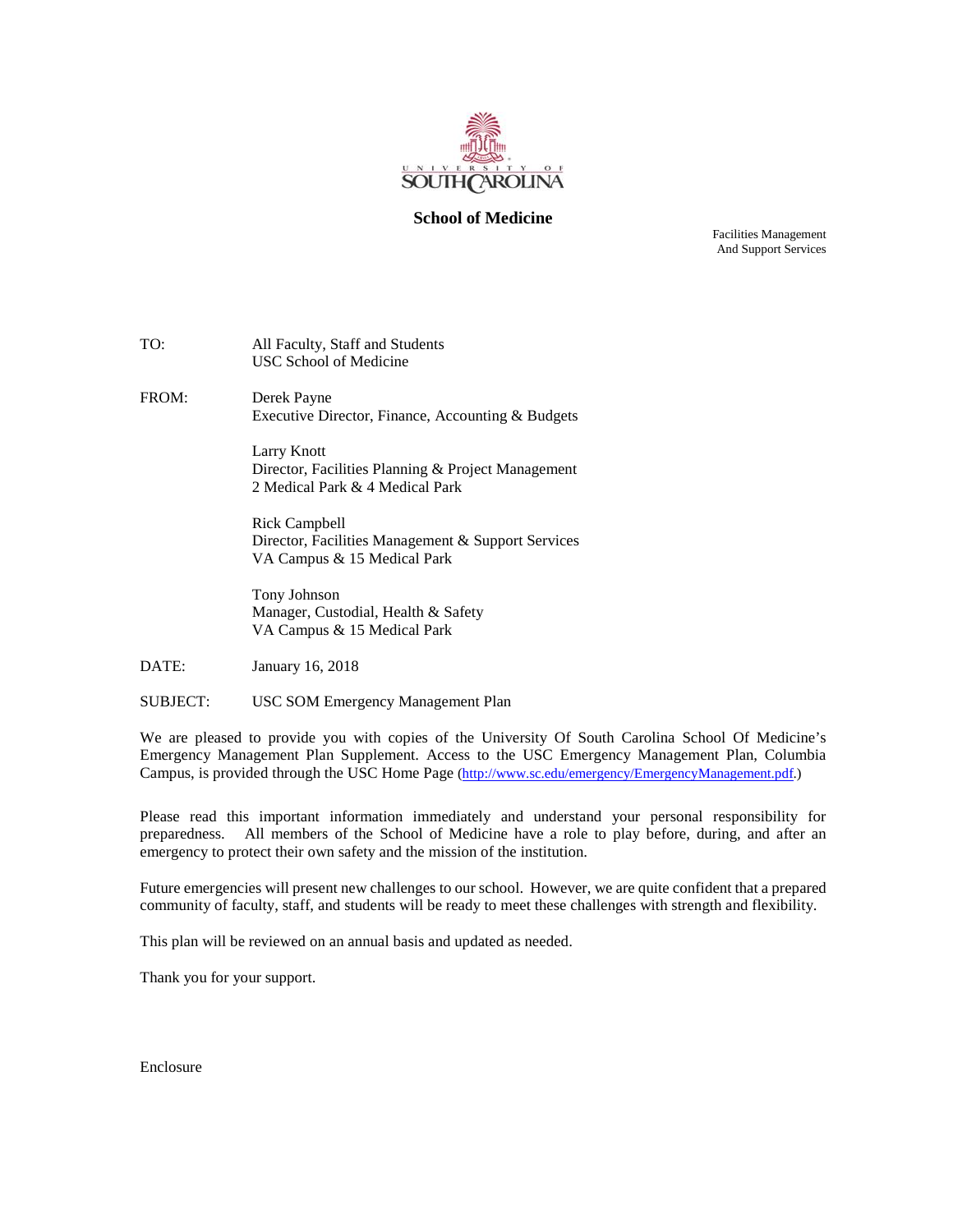

# **USC SCHOOL OF MEDICINE**

# **EMERGENCY MANAGEMENT SAFETY PLAN**

**For USC School of Medicine Faculty, Staff and Students 2017-2018**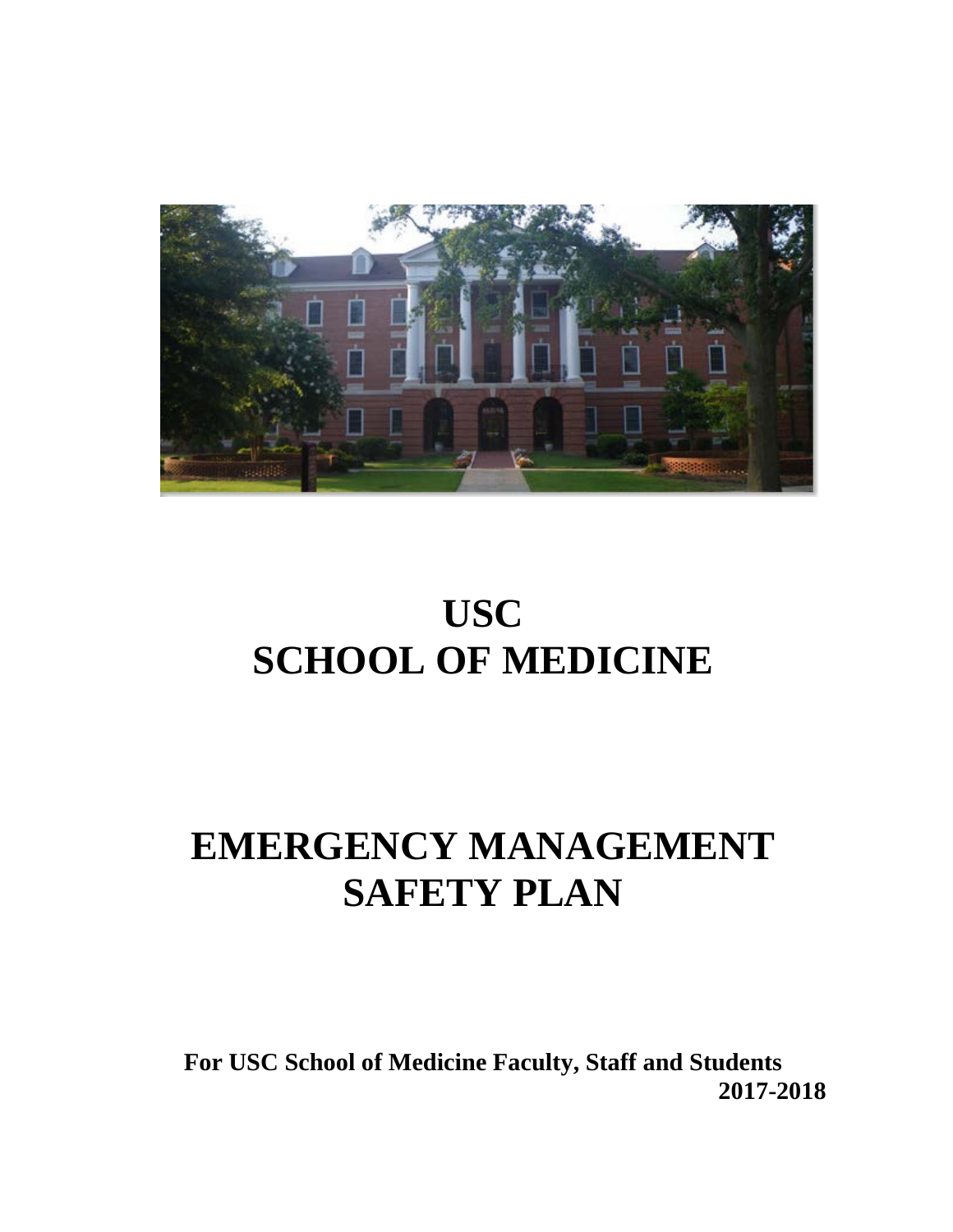#### **TABLE OF CONTENTS**

| <b>Letter of Introduction</b>                                              |    |
|----------------------------------------------------------------------------|----|
|                                                                            |    |
|                                                                            |    |
|                                                                            |    |
|                                                                            |    |
|                                                                            |    |
| How to Assist People with Disabilities during an Evacuation  6-7           |    |
|                                                                            |    |
|                                                                            |    |
| Division of Law Enforcement and Safety/Crime Prevention & Safety Resources |    |
|                                                                            |    |
| <b>Maps</b>                                                                |    |
|                                                                            | 12 |

### **Dorn VA Campus ……….…………….…………………………………………..… 13 Palmetto Richland Medical Park Campus …..…………….....………….……..…. 14 Palmetto Health Richland …..………………..…………………....………..….….. 15 USC School of Medicine "***Work-Related Injury Policy" ……***..***….……………...…* **16-17 Automated External Defibrillator (AED) Policy ..…..……...….………….…….... 17-22 Hurricane Preparedness Guide 2017-2018 …………………..………………….... 23-29**

#### **TO REPORT AN EMERGENCY INCIDENT**

| FIRE/EXPLOSION/CHEMICAL/BIOLOGICAL/HOSTAGE                              |  |
|-------------------------------------------------------------------------|--|
| SITUATION/BOMB THREAT/WORK PLACE VIOLENCE/                              |  |
| UTILITIES FAILURE/MEDICAL AID:                                          |  |
|                                                                         |  |
| $\bullet$                                                               |  |
| <b>SOM VA Campus Emergency Incident Numbers: (DAYTIME)</b><br>$\bullet$ |  |
| Facilities Management & Support Services  216-3150                      |  |
|                                                                         |  |
| $\bullet$                                                               |  |
| <b>Radiation Safety</b>                                                 |  |
| <b>Chemical /Biological Safety</b>                                      |  |
| SOM MP2 & MP4<br>$\bullet$                                              |  |
|                                                                         |  |
|                                                                         |  |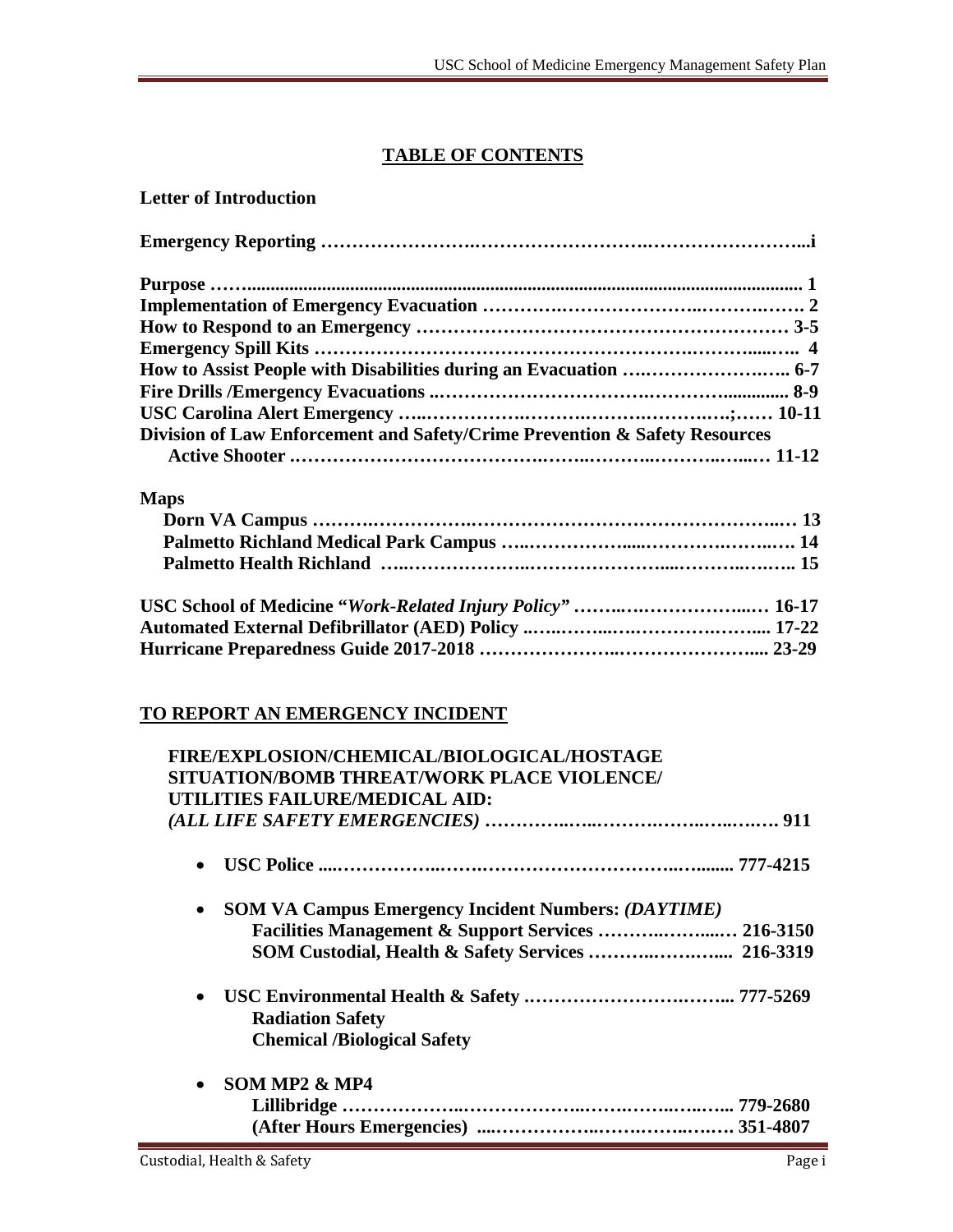#### **WHEN YOU CALL TO REPORT AN EMERGENCY:**

#### **TELL THE RESPONDENT:**

- **1. The type of emergency**
- **2. If there are victims**
- **3. The location of the emergency**
- **4. Your name, location and phone number**

#### **STAY ON THE PHONE UNTIL THE RESPONDENT ENDS THE CALL (OR OBVIOUSLY IF PERSONAL SAFETY IS AT RISK GO TO AN ALTERNATIVE LOCATION).**

| Appendix A -       | (Research Lab Emergency Call Roster)             |  |
|--------------------|--------------------------------------------------|--|
| Appendix B -       | VA/SOM Animal Facility Emergency Call Roster  31 |  |
| Appendix $C$ -     |                                                  |  |
| $\bf Appendix D -$ | USC Laboratory Emergency Procedures  33-35       |  |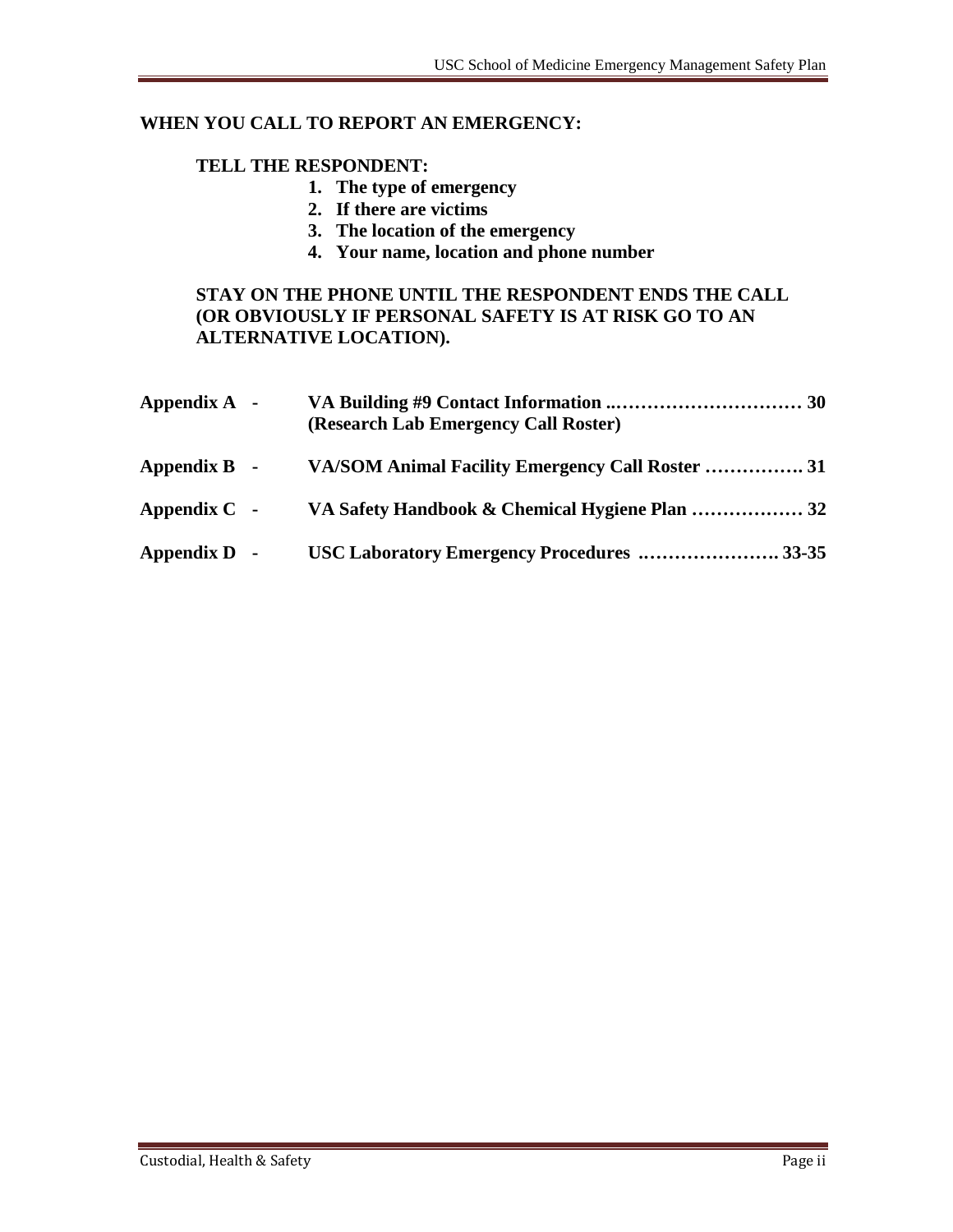#### **PURPOSE:**

The University of South Carolina School of Medicine Emergency Management Plan outlines the University's procedures for managing major emergencies that may threaten the health and safety of the campus community or disrupt its programs and activities. The Plan identifies departments and individuals that are directly responsible for emergency response and critical support services.

At the USC School of Medicine, planning ahead for emergencies is part of normal business planning and campus life, and all members of the campus community share a responsibility for preparedness. An emergency can strike anytime or anywhere and a disaster will affect everyone. Therefore,

- Every administrative and academic unit is asked to review the USC School of Medicine/USC Emergency Management Plan to protect personnel and programs and to support campus response and recovery actions. The School of Medicine's Director of Facilities Management will distribute the Department Emergency Planning Guidelines, along with the University of South Carolina Emergency Management Plan, to the various departments on all School of Medicine campuses.
- The School of Medicine maintains a comprehensive emergency preparedness and safety training program to mitigate potential hazards and to familiarize faculty, staff and students with emergency procedures.

#### **SCOPE:**

The University of South Carolina School of Medicine Emergency Management Plan guides preparedness, response, and recovery actions. It applies to a broad range of emergency incidents, and may be activated during:

- Earthquakes
- Hazardous Materials Releases
- Floods
- Fires or Explosives
- Extended Power Outages
- Mass Casualty Events
- Hurricanes
- Active Shooter
- Hostage
- Tornadoes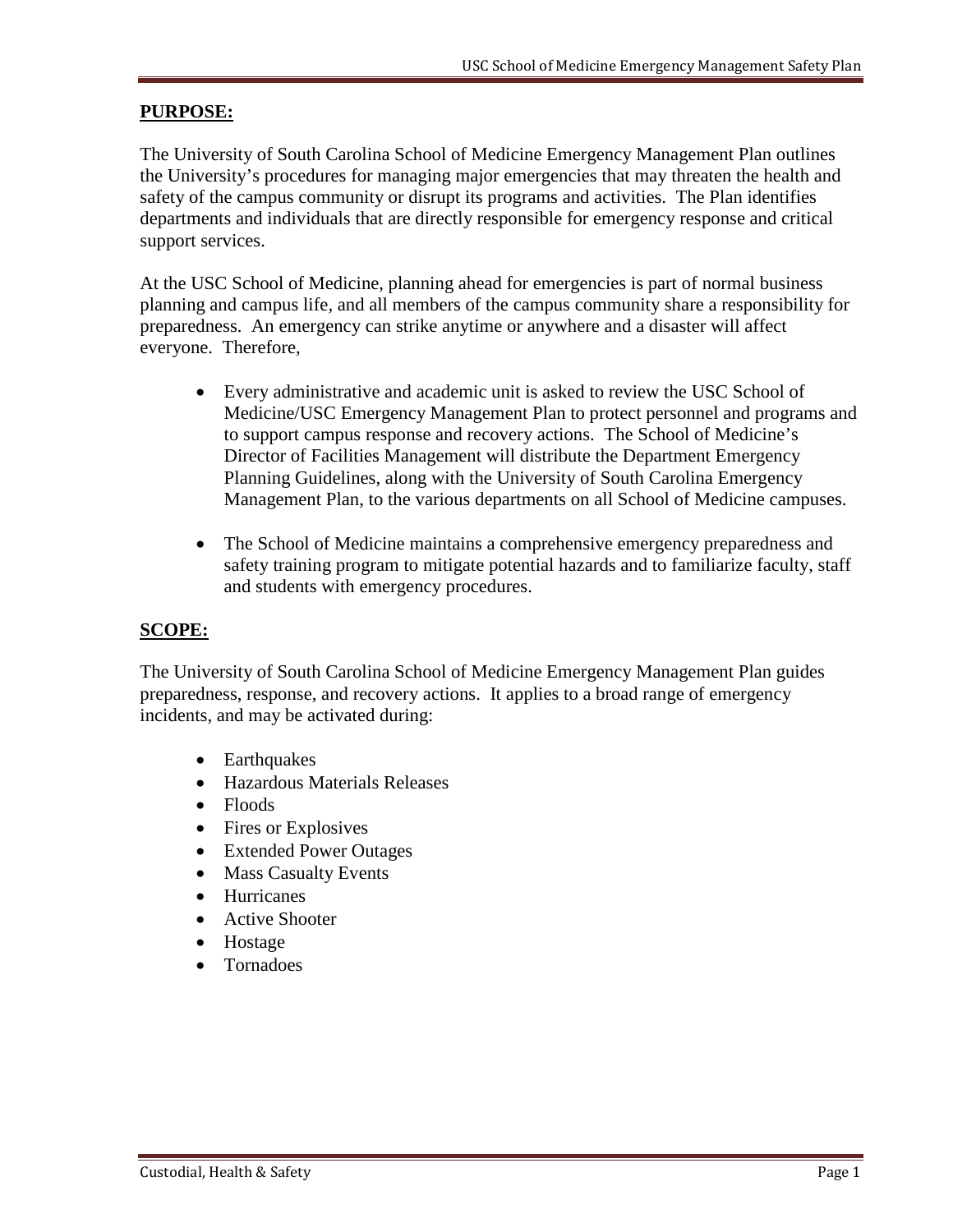## **To Implement an Emergency Evacuation**

(*See specific evacuation plan for Fire Evacuation)*

- Keep calm
- Alert Emergency Response personnel to assist in the evacuation (in case of fire, fire monitors will assist)
- Use communication tools that are appropriate for the type of incident and the time of occurrence:
	- Alarms
	- Phones away from buildings
	- Messengers
- Communicate clearly and succinctly

"We have a(n) \_\_\_\_\_\_\_\_\_\_\_\_\_\_\_\_\_\_emergency." "Evacuate to\_\_\_\_\_\_\_\_\_\_\_\_\_\_\_\_\_\_\_." (gathering place designated during fire drills) "Take your belongings (quickly), do NOT use elevators."

- Check offices, classrooms, labs and restrooms
- Turn equipment off, if possible
- Take emergency supplies and staff rosters, if possible
- Keep exiting groups together
- Account for personnel
- Wait at the designated gathering point for further instructions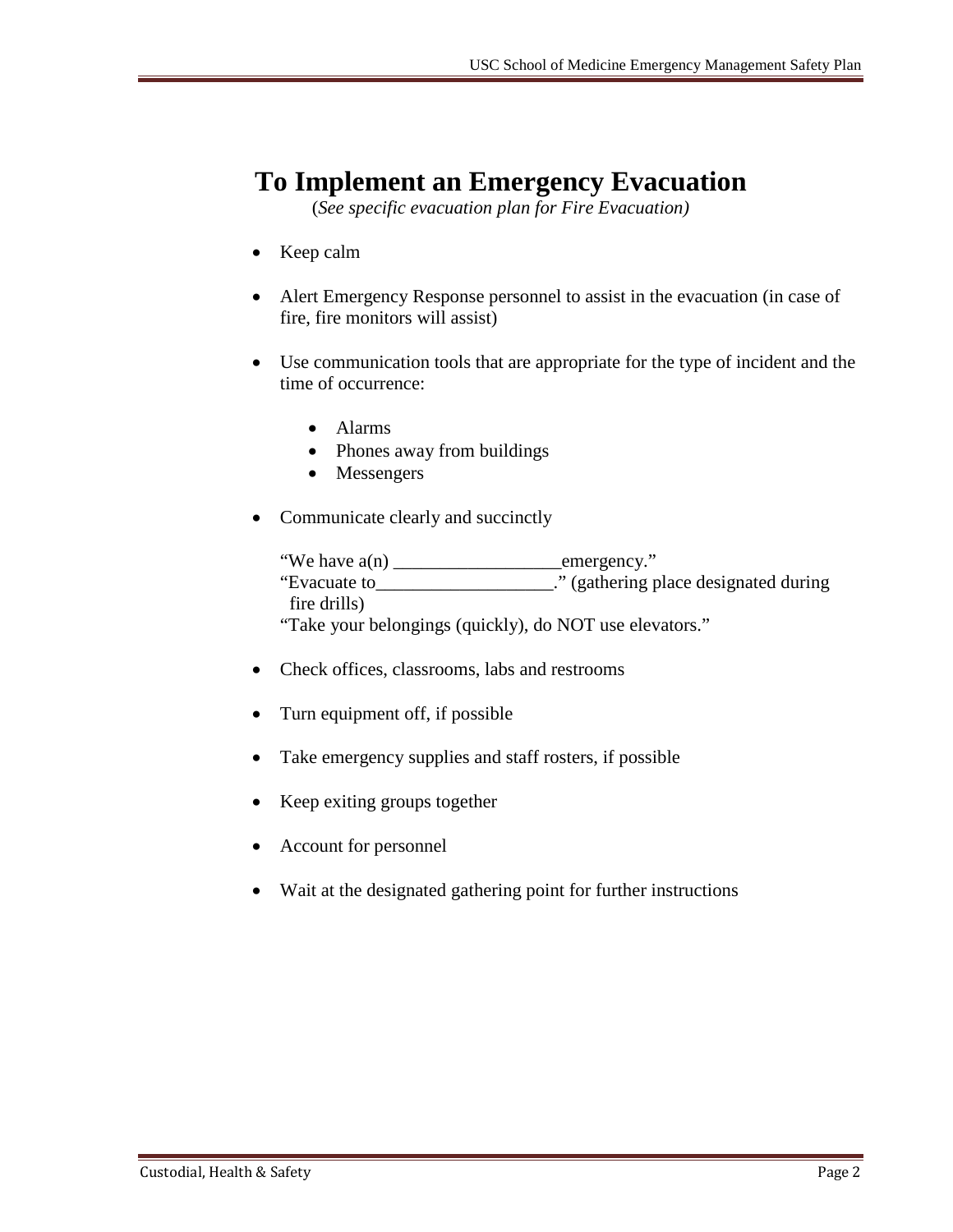# **How to Respond to an Emergency**

#### **Call 911 – for all life safety emergencies**

#### **See "USC School of Medicine Work-Related Injury Policy"**

- Administer first aid if you are trained (*See Attached AED Policy*)
- Do not attempt to move a seriously injured person
- Notify Supervisor, Department Chair, and the School of Medicine Human Resources
- **FIRE**
	- Call 911 *for all life safety emergencies*
	- During working hours also call USC Police 777-4215 (See Fire Evacuation Policy)
	- Notify supervisor and staff
	- Feel doors for heat
		- If cool, exit carefully
		- If hot, do not open the door
	- If you see smoke, crouch near floor as you exit
	- If you see fire, confine it by closing doors and windows
	- Use extinguishers on small fires only if safe to do so
		- Pull the pin in the handle
		- Aim at the base of the fire
		- Squeeze nozzle, sweep back and forth
	- Evacuate downstairs, go upstairs or to the roof as a last resort
	- Never use an elevator during a fire evacuation
	- Go to the Emergency Assembly Point

#### • **HAZARDOUS MATERIALS SPILL**

#### • *MINOR RELEASE IN THE LAB*

- Follow lab eyewash, rinse or shower procedures
- Vacate persons in immediate area if necessary
- Clean spill if you have suitable training
- Wear protective equipment
- Use appropriate kit to contain, neutralize and absorb
- Collect, containerize, and label waste
- Call During Working Hours:
	- 216-3319 (USCSOM Custodial, Health & Safety Services)
	- 216-3150 (USCSOM Facilities Management & Support Services)
	- 777-5269 (USC Environmental Health & Safety)
- Call After Working Hours:
	- 777-4215 USC Police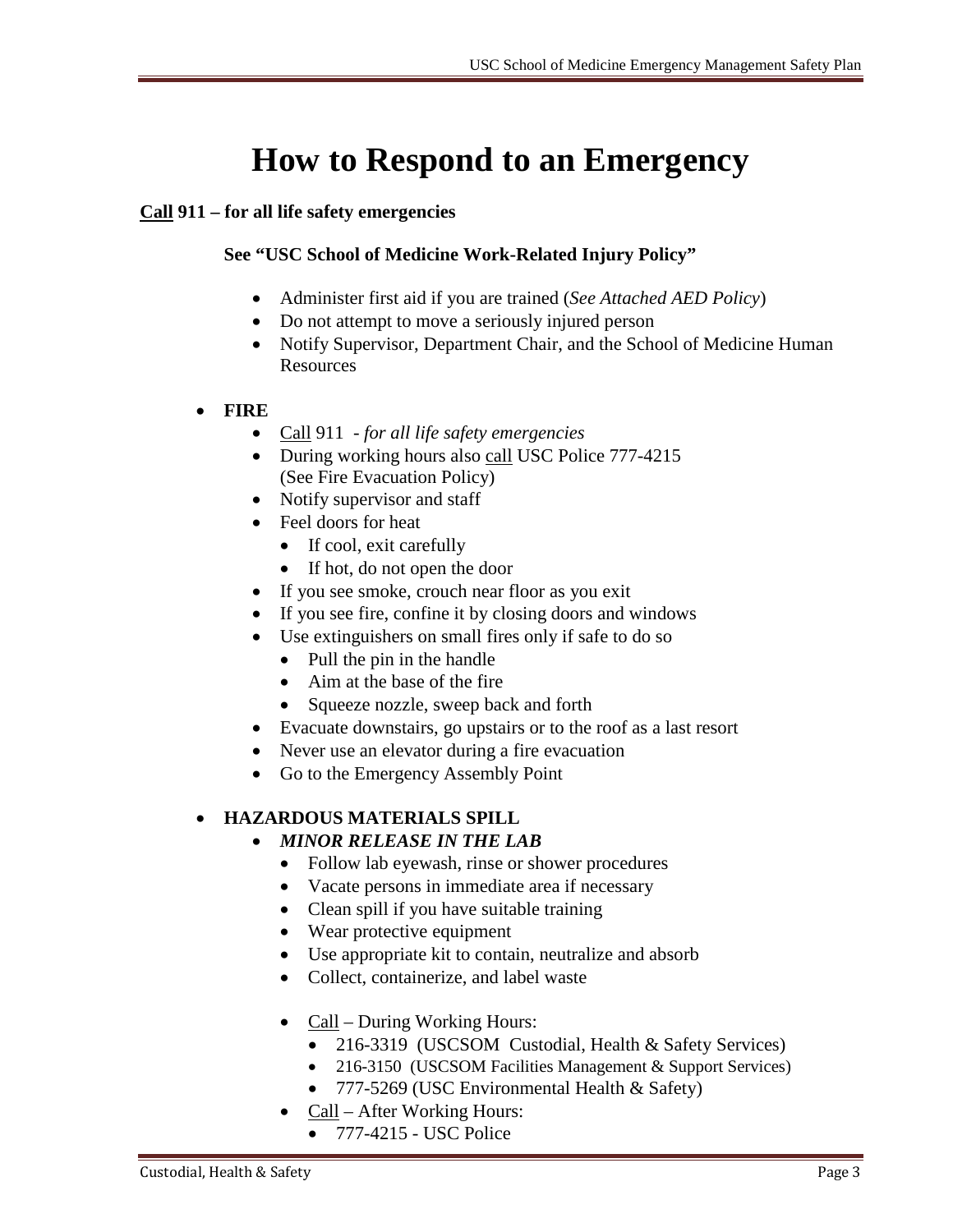Facilities Management & Support Services or Custodial, Health & Safety Services shall not clean up hazardous materials.

> • Call 216-3319 to make arrangements to have chemical waste picked up (Custodial, Health & Safety Services)

Chemical Waste Pickup Request Form can be found at: [http://custodial.med.sc.edu/Chemicals/chemicals.asp.](http://custodial.med.sc.edu/Chemicals/chemicals.asp)

- *MAJOR RELEASE IN THE DEPARTMENT*
	- **Call**
		- $777-4215 (USC \text{ Police})$
		- $777-5269 (USC Environmental Health & Safety)$
		- 216-3150 (USCSOM Facilities Management & Support Services)
		- 216-3319 (USCSOM Custodial, Health & Safety Services)

#### • **Material spilled, possible injuries:**

- Assist injured persons
- Isolate contaminated persons
- Avoid contamination or chemical exposure
- Close doors or control access to spill site
- Alert Supervisor, Department Chair
- Communicate critical spill information to responders
- Follow evacuation instructions

#### **EMERGENCY SPILL KITS:**

The USC School of Medicine has two Emergency Spill Kits. The first one is located in Building 4 beside the entrance to the Gross Lab and the second one is located in Building 1 beside the entrance to the Instrumentation Resource Facility.

In addition to the Emergency Spill Kits, several universal spill kits are stored in the Hazardous Waste Storage Room and kitty litter is stored in our Mechanical Rooms for larger spills.

All labs are required to maintain a written Laboratory Safety Plan ("LSP"). Within the LSP, they should list the location of each spill kit for their lab.

#### **POWER OUTAGE:**

- Assess the extent of the outage in your area
	- Call  $-216-3150$  Report the outage to Facilities Management
	- After 4:30 PM and weekends, call USC Police 777-4215
	- Help co-workers in darkened work areas move to safe locations
	- If practical, secure current experimental work, and then move it to a safe location. If you move chemicals on carts between floors, get assistance. Hazardous spills are a significant risk during transport.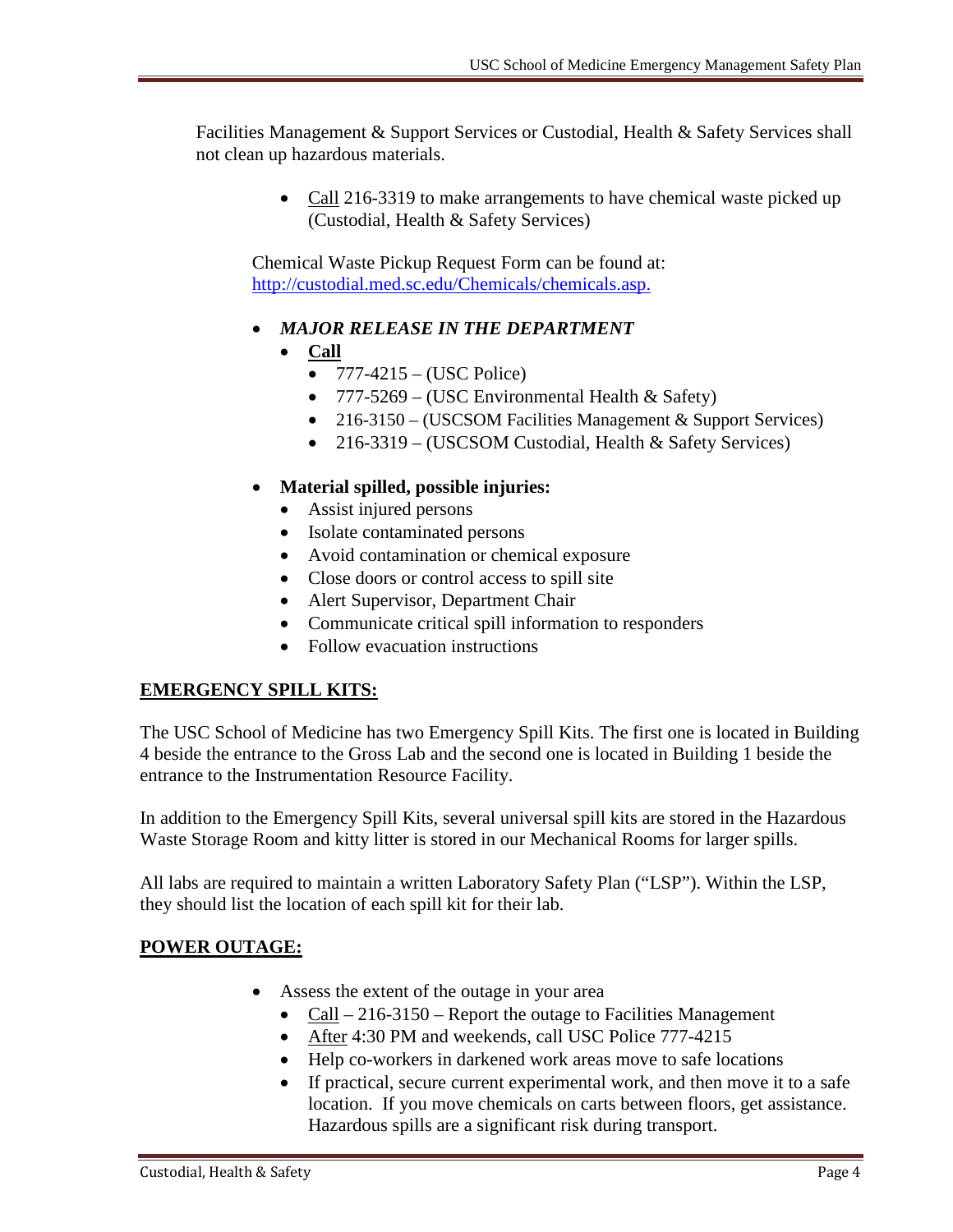- Keep lab refrigerators or freezers closed throughout the outage
- Unplug personal computers, non-essential electrical equipment and appliances
- Open windows for additional light and ventilation
- If you are asked to evacuate your building, secure any hazardous materials work and leave the building
- Release of personnel after an extended outage is determined by the Office of the Dean

**For other disasters, refer to the University Emergency Management Plan at [http://carolinaalert.sc.edu/emergency-management-team/emergency-plans/.](http://carolinaalert.sc.edu/emergency-management-team/emergency-plans/)**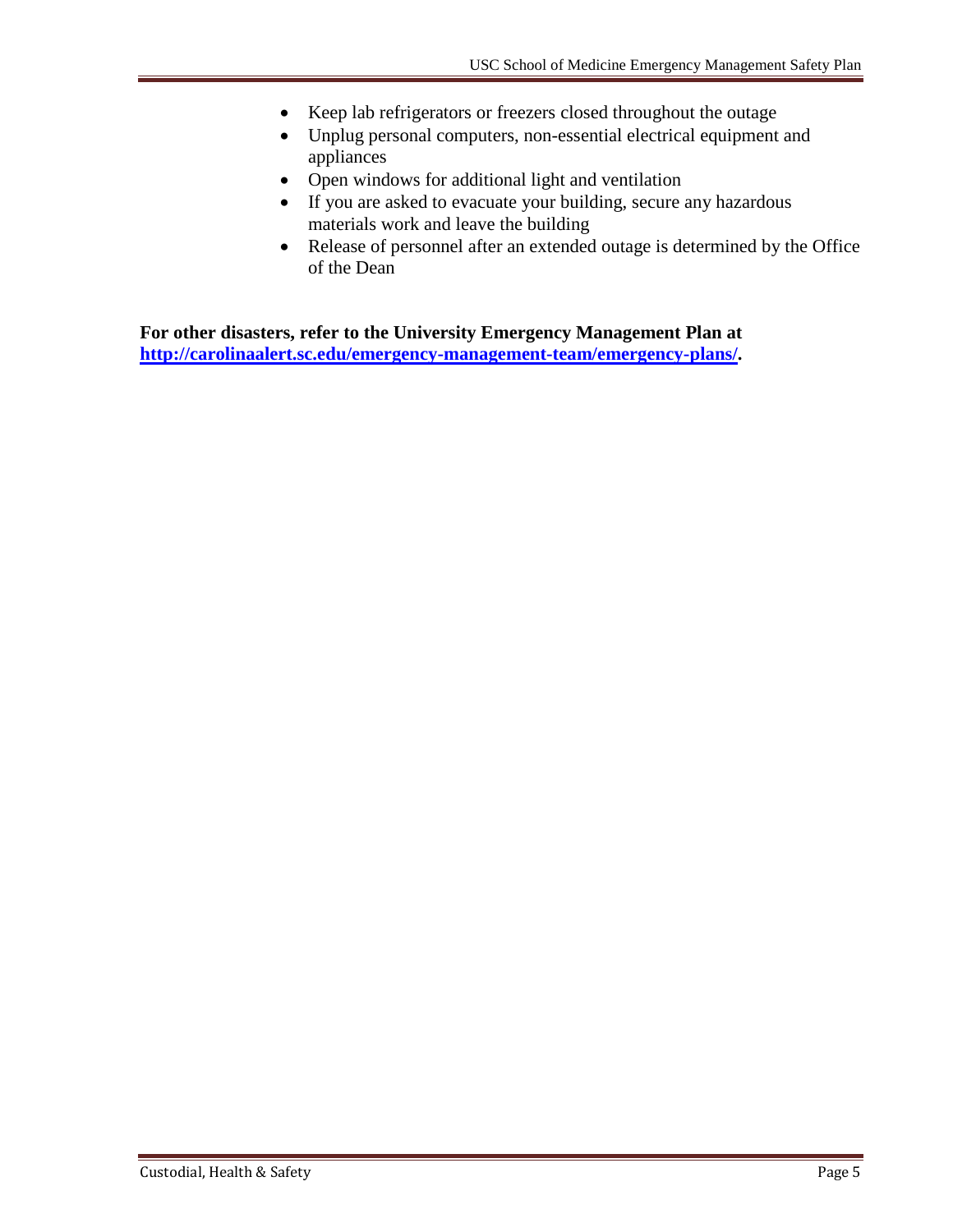#### **HOW TO ASSIST PEOPLE WITH DISABILITIES DURING AN EVACUATION:**

#### • **TO ALERT VISUALLY IMPAIRED PERSONS**

- Announce the type of emergency
- Offer your arm for guidance
- Tell the person where you are going, obstacles you encounter
- When you reach safety, ask if further help is needed

#### • **TO ALERT PEOPLE WITH HEARING LIMITATIONS**

- Turn lights on/off to gain person's attention, or
- Indicate directions with gestures, or
- Write a note with evacuation directions

#### • **TO EVACUATE PEOPLE USING CRUTCHES, CANES OR WALKERS**

- Evacuate these individuals as injured persons
- Assist and accompany to evacuation site if possible, or
- Use a sturdy chair (or one with wheels) to move the person, or
- Help carry individual to safety

#### • **TO EVACUATE WHEELCHAIR USERS**

- Non-ambulatory persons' needs and preferences vary
	- Individuals at ground floor locations may exit without help
	- Others have minimal ability to move-lifting may be dangerous
	- Some non-ambulatory persons have respiratory complications
	- Remove them from smoke and vapors immediately (Stairwell usage during an emergency is for the safe evacuation of personnel, as well as access for emergency responders.)
- Wheelchair users with electrical respirators get priority assistance
	- Most wheelchairs are too heavy to take down stairs
	- Consult with person to determine best carry options
	- Reunite person with the chair as soon as it is safe to do so

#### **While an "emergency" by its very definition is an unforeseen event, it also usually requires immediate action.**

Persons with disabilities have four basic evacuation options:

1. Horizontal evacuation. This entails using building exits to gain access to outside ground level, or going into unaffected wings of multi-building complexes.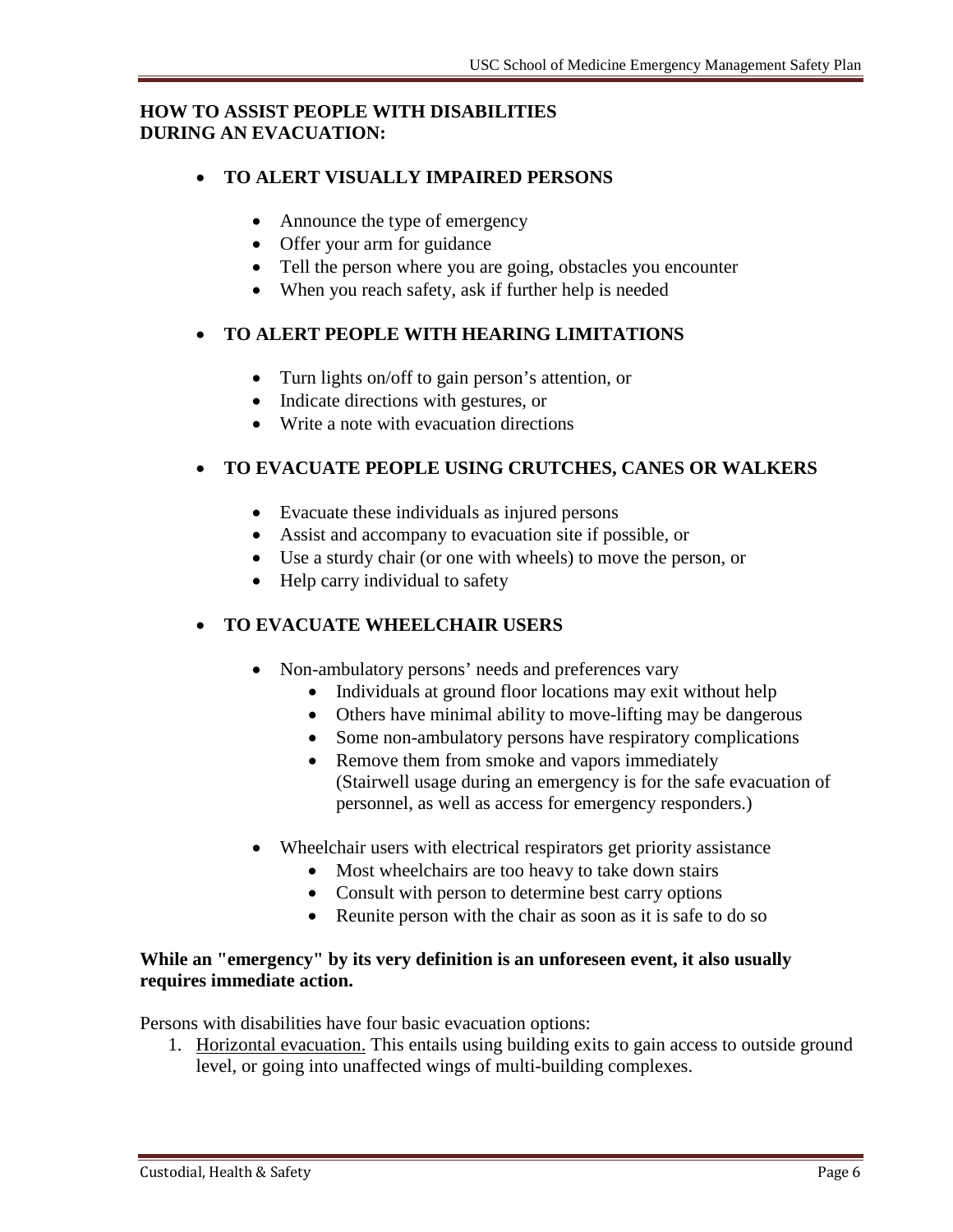- 2. Stairway (vertical) evacuation. This means of evacuation means using stairwells to reach ground level exits from the building.
- 3. Staying in Place. Unless danger is imminent, remaining in a room with an exterior window, a telephone, and a solid or fire resistant door may be your best option.

*NOTE: The Stay in Place approach may be more appropriate for sprinkler protected buildings or buildings where an "area of refuge" is not nearby or available. It may also be more appropriate for an occupant who is alone when the alarm sounds. A label on the door jamb or frame can identify a fire resistant door. Non-labeled 1 ¾ inch thick, solid core wood doors hung on a metal frame also offer good fire resistance.*

4. Area of Refuge. With an evacuation assistant, going to an area of refuge away from obvious danger is another emergency plan option. The evacuation assistants will then go to the building evacuation assembly point and notify the on-site emergency personnel of the location of the person with a disability. Emergency personnel will determine if further evacuation is necessary.

The safest Areas of Refuge are *stair enclosures* common to high-rise buildings and *open-air exit balconies.* Other possible Areas of Refuge include *fire-rated corridors or vestibules adjacent to exit stairs and elevator lobbies.* Many campus buildings feature fire rated corridor construction that may offer safe refuge.

Taking a position in a rated corridor next to the stairs is a good alternative to a small stair landing crowded with the other building occupants using the stairways as a means of egress in an emergency.

For fire drills or an isolated and contained fire, a person with a disability may not have to evacuate. Suggested guidelines for different types of disabilities include the following:

#### 1. Mobility Impaired - Wheelchair

Persons using wheelchairs should stay in place, or move to an Area of Refuge with their assistant when the alarm sounds.

#### 2. Mobility Impaired - Non Wheelchair

Persons with mobility impairments who are able to walk independently may be able to negotiate stairs in an emergency with minor assistance.

#### 3. Deaf/Hard of Hearing

Most buildings on campus are equipped with fire alarm strobe lights; however, some are not.

#### 4. Visually Impaired

Most people with a visual impairment will be familiar with their immediate surroundings and frequently traveled routes.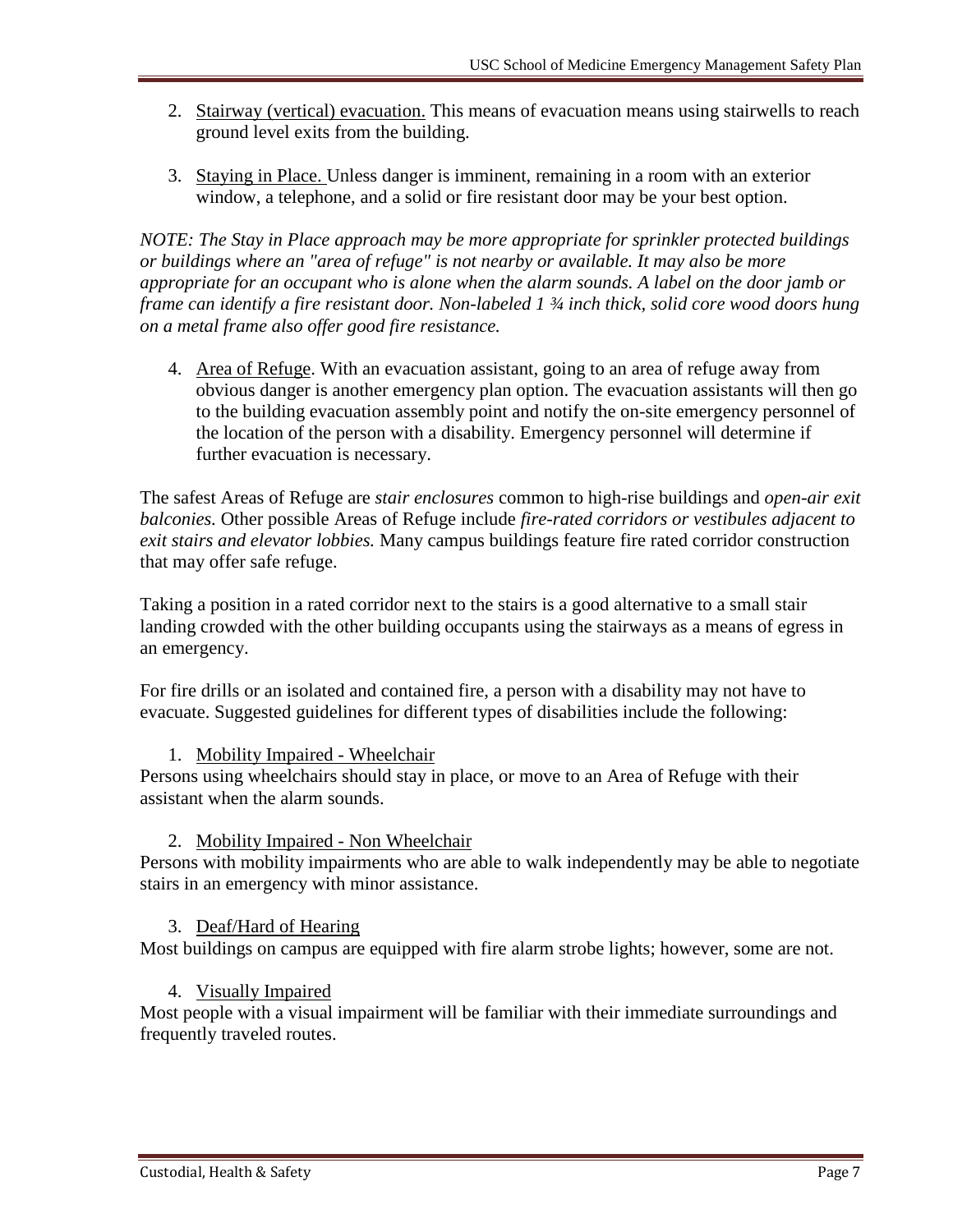#### Custodial and Safety Services School of Medicine

#### **FIRE DRILLS AND OTHER EMERGENCY EVACUATIONS**

Please adhere to the following guidelines for emergency evacuation:

- 1. Please advise employees in your department *not to call* Facilities Management and Support Services regarding whether or not a fire drill is "real" or whether to exit the building. Facilities Management and Support Services will be evacuating the building the same as all other personnel when a signal is sounded. When you hear the signal to evacuate, please do so promptly.
- 2. Please pay special attention to "2a" and "2b" on the following page.
- 3. Keep your monitor/co-monitor list up-to-date. Please review the attached list of monitor/co-monitor names for your department and revise them if necessary. (Please send a copy to the School of Medicine Custodial and Safety Services.)

Monitors/Co-Monitors Responsibilities:

1. Monitors/co-monitors should:

#### (a) **INFORM ALL PERSONNEL NOT TO USE THE ELEVATORS.**

(b) Inform all employees of the location of the designated assembly point. (Location should be 200'-300' away from the building.)

Any close exit may be used to exit the building, but make sure everyone in your group gathers at the same point or can be accounted for by another department monitor. (Please give a copy of the attached map to all employees in your department.)

- (c) Make sure all restrooms, darkrooms, and other enclosed rooms are checked.
- (d) Make sure all physically impaired employees are assisted in exiting the building.
- (e) Make sure all visitors to your department are accounted for.
- (f) **Once assembled** at the pre-arranged meeting site, take an accurate roll call so that all employees are accounted for. Monitors/co-monitors should use the attached "Emergency Evacuation Log Sheet" for this purpose. (It may be helpful to have a list of the names of your departmental employees accessible in order that they can quickly be reviewed.)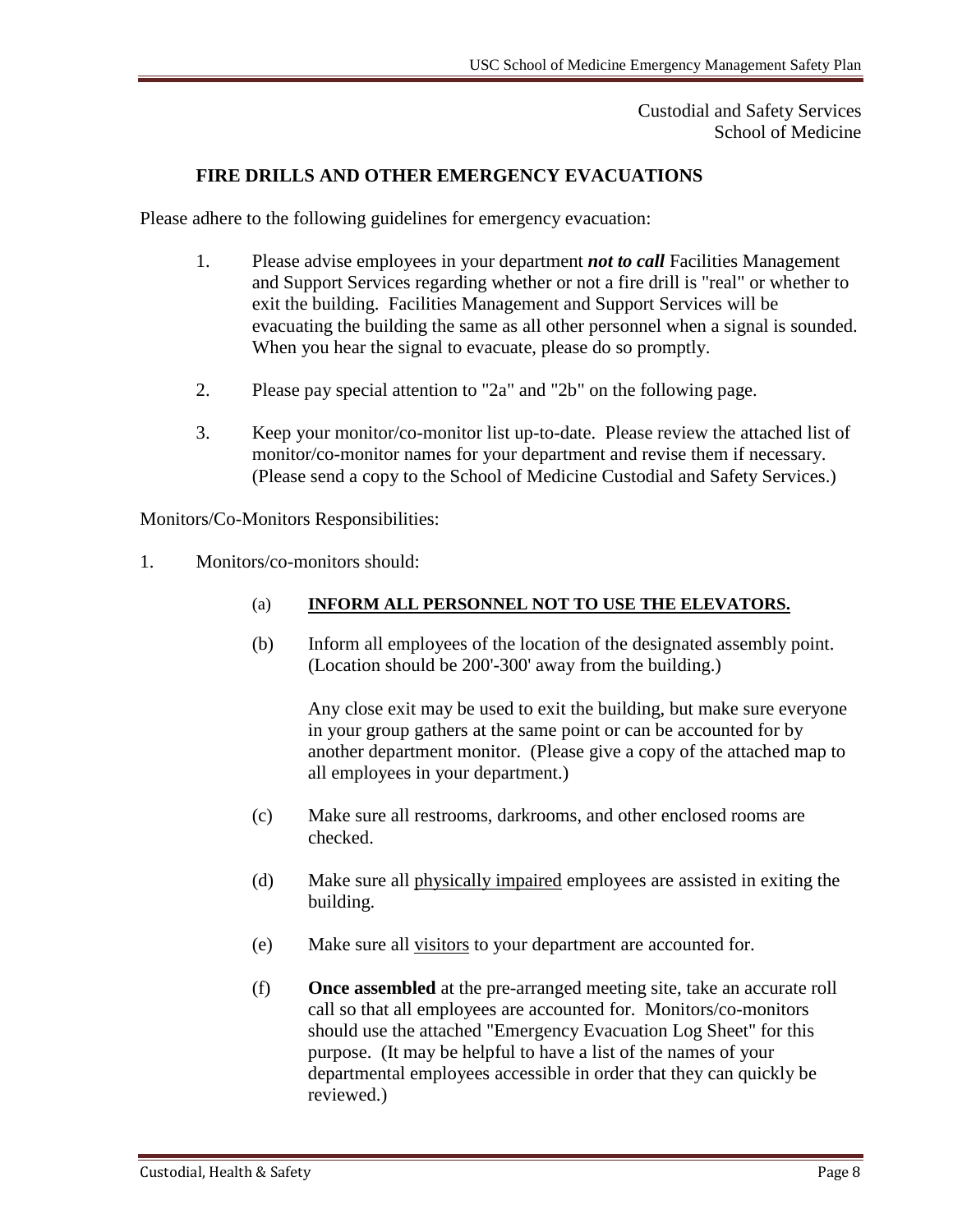- (g) **After** the drill or emergency evacuation, send a copy of this log to the Custodial & Safety Services so that we might make a post-evaluation of the results. Also, please notify the Custodial and Safety Services of any substitutions of monitors/co-monitors.
- 2. (a) When the **Fire Department** responds to a call, only their personnel will call an "all clear" to return to the building.
	- (b) During a **"test drill",** designated School of Medicine personnel will call an "all clear" to return to building.
- 3. DURING AN ACTUAL FIRE:
	- (a) Use the nearest Fire Call Box to notify the Columbia Fire Department.
	- (b) If the fire is large or uncontrollable, close off the area and leave immediately.
	- (c) From a safe area, call **911**  if the call is made on the School of Medicine campus or **911** - if the call is made outside of the School of Medicine campus.
	- (d) Give emergency personnel all necessary information:
		- (1) Location of fire (building, room, etc.)
		- (2) Telephone number from which you are calling
		- (3) Any other pertinent information that is requested
		- (4) Have someone stay near the telephone in case additional information is needed.

#### 4. BEFORE YOU BEGIN TO FIGHT A FIRE:

- (a) Make sure everyone has left, or is leaving, the building.
- (b) Make sure the fire is confined to a small area and that it is not spreading beyond the immediate area.
- (c) Make sure you have an unobstructed escape route to which the fire will not spread.
- (d) Make sure that you know the nearest device location, you have read the instructions, and that you know how to use the extinguisher. It is reckless to fight a fire under any other circumstances. Instead, leave immediately and close off the area.
- NOTE: All faculty, staff, and students should follow the same guidelines in cases of emergency.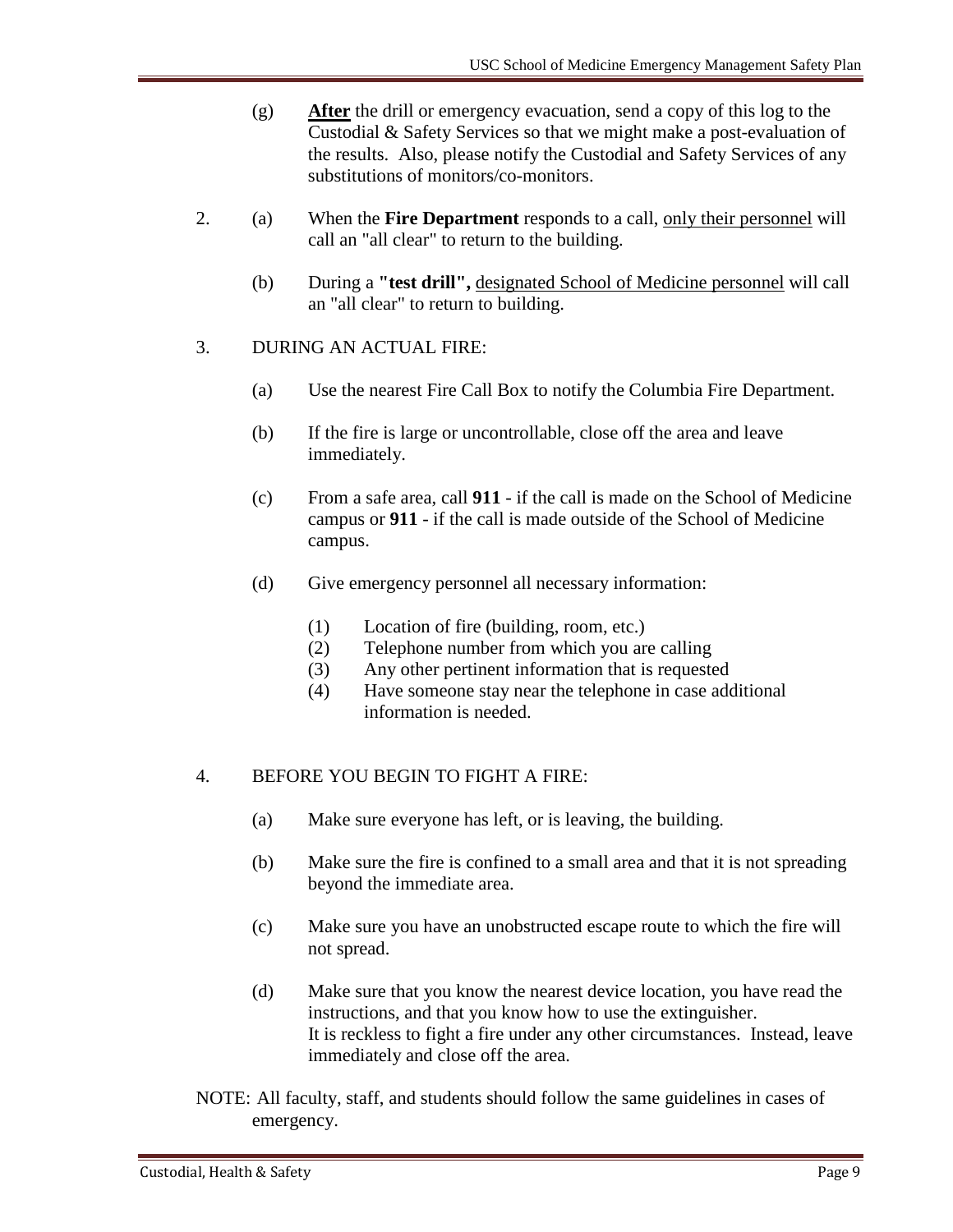### **USC Carolina Alert Emergency**

**Emergency hotline (recorded outgoing messages only) 803-777-5700**

#### **CAROLINA ALERT**

In an emergency call 911 from any campus phone or cell phone Non-emergency: 803-777-4215

#### **WORKPLACE VIOLENCE**

#### Signs of Workplace Violence:

Consider the specific circumstances when evaluating the following signs. The presence of one characteristic may not necessarily mean a person is prone to workplace violence, but if in doubt, call USC Police.

- Threats, threatening behavior, display of aggression, or excessive anger
- A history of threats or violent acts
- Unusual fascination with weapons
- Verbal abuse of coworkers and/or customers, or harassment via phone/e-mail
- Bizarre comments or behavior, especially if it includes violent content
- Chronic, hypersensitive complaints about persecution or injustice
- Making jokes or offensive comments about violent acts
- Significant changes in mood or behavior

#### **BOMB THREATS**

- Remain calm
- Do not hang up; keep the caller on the line as long as possible, and listen carefully.
- Obtain as much information as possible
- Ask questions such as: When is the bomb going to explode? Where is the bomb right now? What kind of bomb is it? What does it look like? What will cause it to explode? Why did you place the bomb? What is your name?

• Take notes about the call such as: Identity: Male, female, age range Voice: Loud, soft, high-pitched, deep, raspy, hoarse, nasal, pleasant Background noise: Office, factory, street, traffic, airplane, animals, party, music Speech: Accented, deliberate, fast, slow, lisp, slang, taped/recorded, stuttered, slurred Manner: Calm, angry, rational, coherent, incoherent Time of call Exact words Phone number (Caller ID) Any pertinent information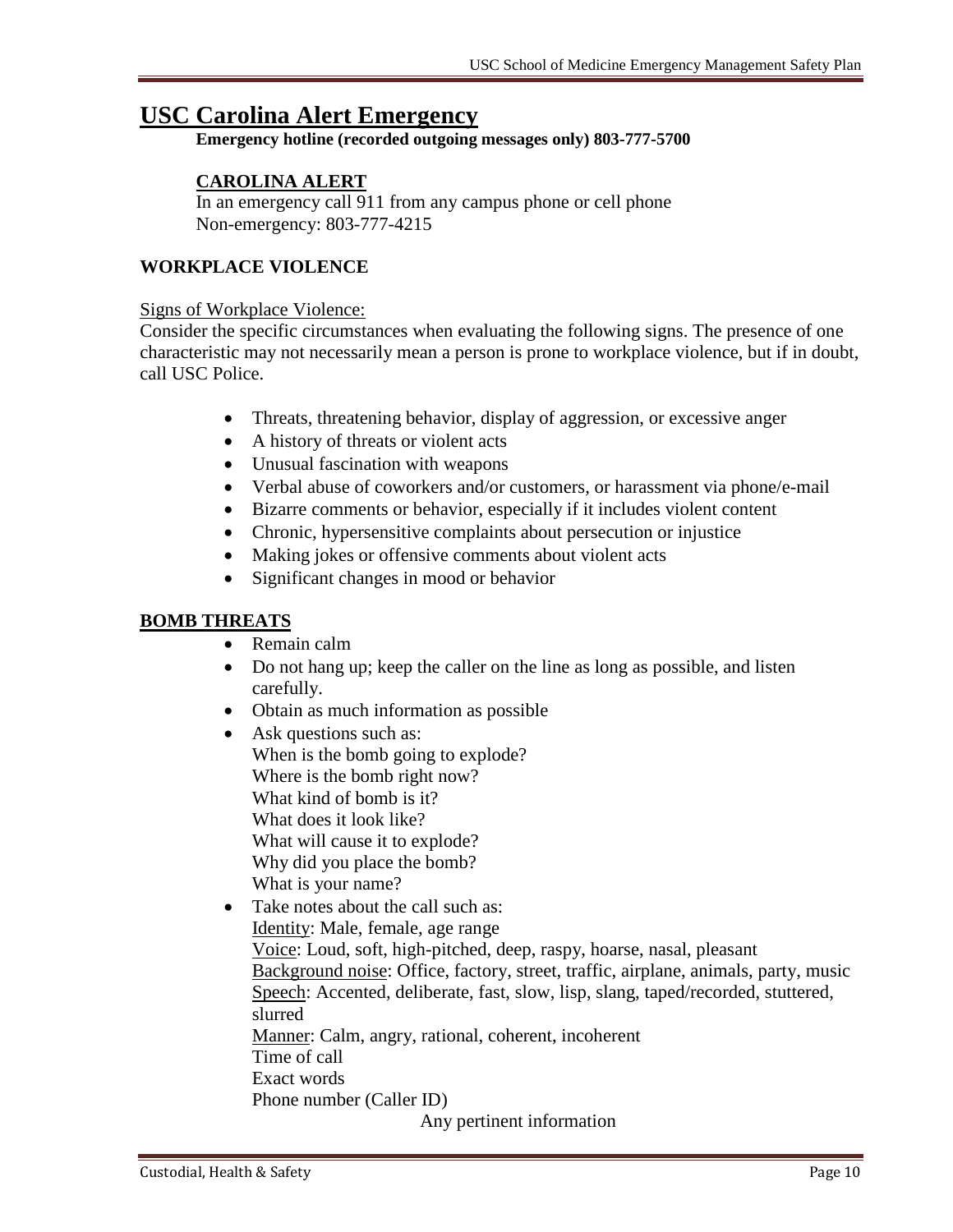Call, or have someone else call, USC Police or 911. State your location and report the information noted from the threat If you are unable to speak, dial 911 and leave the line open to allow emergency officer to listen to the conversation

#### **[Division of Law Enforcement and Safety](http://les.sc.edu/)** > **[Crime Prevention & Safety Resources](http://les.sc.edu/crime-prevention-and-safety-resources/)** >

#### **Active Shooter**

Over the past few decades, violent events have occurred in workplaces and schools with catastrophic results. If you are involved in a situation where someone has entered the building and begun shooting, the following actions are recommended:

If an active shooter is OUTSIDE your building:

- Proceed to a room that can be locked.
- Close, lock, and barricade windows and doors.
- Turn off the lights.
- Get down low, ensuring you are not visible from the outside
- Silence all cell phones and remain quiet
- Have one person call 911
- Do not unlock the door or respond to voices unless absolutely certain it is the police

If an active shooter is INSIDE your building:

Determine whether the room can be locked

- If so, follow the instructions above
- If not, determine if there is a nearby room that can be locked and whether it is safe to proceed or whether it is safe to escape outside

If an active shooter enters your room:

- Try to remain calm
- If possible, dial 911. If you cannot speak, leave the line open to allow the dispatcher to hear what is going on
- If you are unable to escape or hide, act within your abilities, but do not do anything to further jeopardize your safety
- If the shooter leaves, proceed immediately to a safer location

#### **CAMPUS SAFETY RESOURCES:**

#### **Video**

[Readyhoustontx.gov](http://www.readyhoustontx.gov/runhidefightenglish.html) has produced a video to educate the public on some options if faced with an active shooter situation. If your group or class is interested in this topic and would be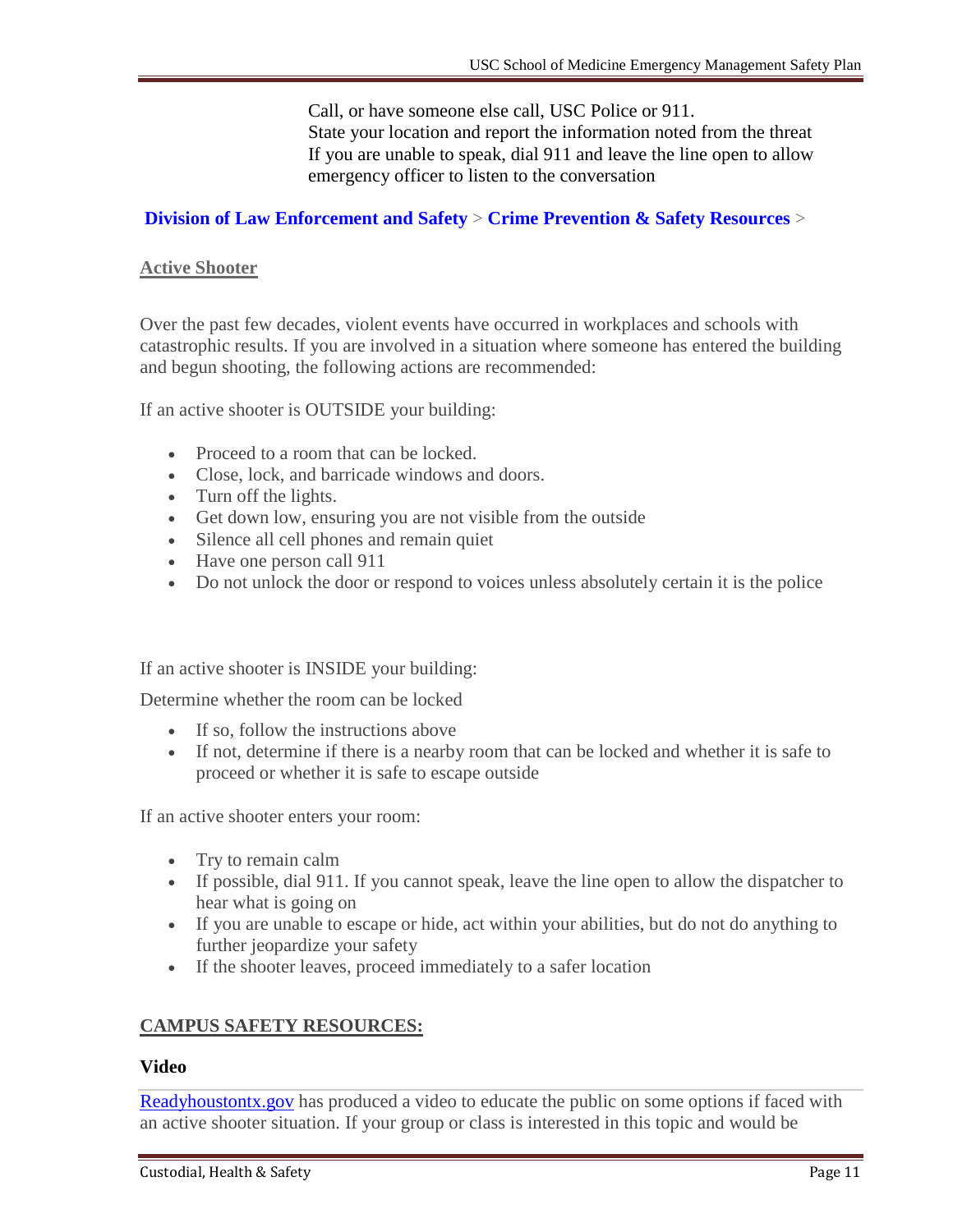interested in more information, we encourage you to contact the Division of Law Enforcement and Safety to schedule a class taught by a certified instructor.

**Warning:** The video contains some violent content.

It can be accessed by opening the following hyperlink:

[Run. Hide. Fight. Surviving an Active Shooter Event.](https://www.youtube.com/watch?v=5VcSwejU2D0&list=PLUra6uw6CXK9SNLZeddcLIufDY5OfnMpU)

#### **Presentation**

**Community Response to an Active Shooter** is a presentation conducted by the USC Division of Law Enforcement and Safety to educate you on what to expect in the event of an active shooter: what to do, how to protect yourself and how police will respond. You may request this presentation for your University 101 class, academic course, department meetings, student / faculty organizations, residence halls, and other meetings free of charge. Contact Major Geary at (803)777-0507 or email him at [iageary@mailbox.sc.edu.](mailto:iageary@mailbox.sc.edu)

#### **Brochure**

A full online brochure has been developed for the University Community and can be accessed by clicking the following link:

[http://les.sc.edu/crime-prevention-and-safety-resources/active-shooter/.](http://les.sc.edu/crime-prevention-and-safety-resources/active-shooter/)

#### **Other Safety Resources and Tips Offered by the Division of Law Enforcement and Safety:**

- **[Behavioral Intervention](http://les.sc.edu/crime-prevention-and-safety-resources/behavioral-intervention/)**
- **[Emergency Call Boxes](http://les.sc.edu/crime-prevention-and-safety-resources/emergency-call-boxes/)**
- **[Holiday Safety](http://les.sc.edu/crime-prevention-and-safety-resources/holiday-safety/)**
- **[Identity Theft Safety](http://les.sc.edu/crime-prevention-and-safety-resources/identity-theft-safety/)**
- **[Make An Anonymous Tip](http://les.sc.edu/crime-prevention-and-safety-resources/make-an-anonymous-tip/)**
- **[Moped, Motorcycle and Scooter Safety](http://les.sc.edu/crime-prevention-and-safety-resources/moped-motorcycle-and-scooter-safety/)**
- **[RAIDS Online Crime Mapping](http://les.sc.edu/crime-prevention-and-safety-resources/raids-online-crime-mapping/)**
- **[Rave Guardian Safety App](http://les.sc.edu/crime-prevention-and-safety-resources/mobile-safety-app/)**
- **[Register Your Property](http://les.sc.edu/crime-prevention-and-safety-resources/register-your-property/)**
- **[Request An Officer For An Event](http://les.sc.edu/crime-prevention-and-safety-resources/request-an-officer-for-an-event/)**
- **[Request Training or a Presentation](http://les.sc.edu/crime-prevention-and-safety-resources/1310-2/)**
- **[Safety Tips](http://les.sc.edu/crime-prevention-and-safety-resources/safety-tips/)**
- **[Sex Offender Registry](http://les.sc.edu/crime-prevention-and-safety-resources/sex-offender-registry/)**
- **[Workplace Violence](http://les.sc.edu/crime-prevention-and-safety-resources/workplace-violence/)**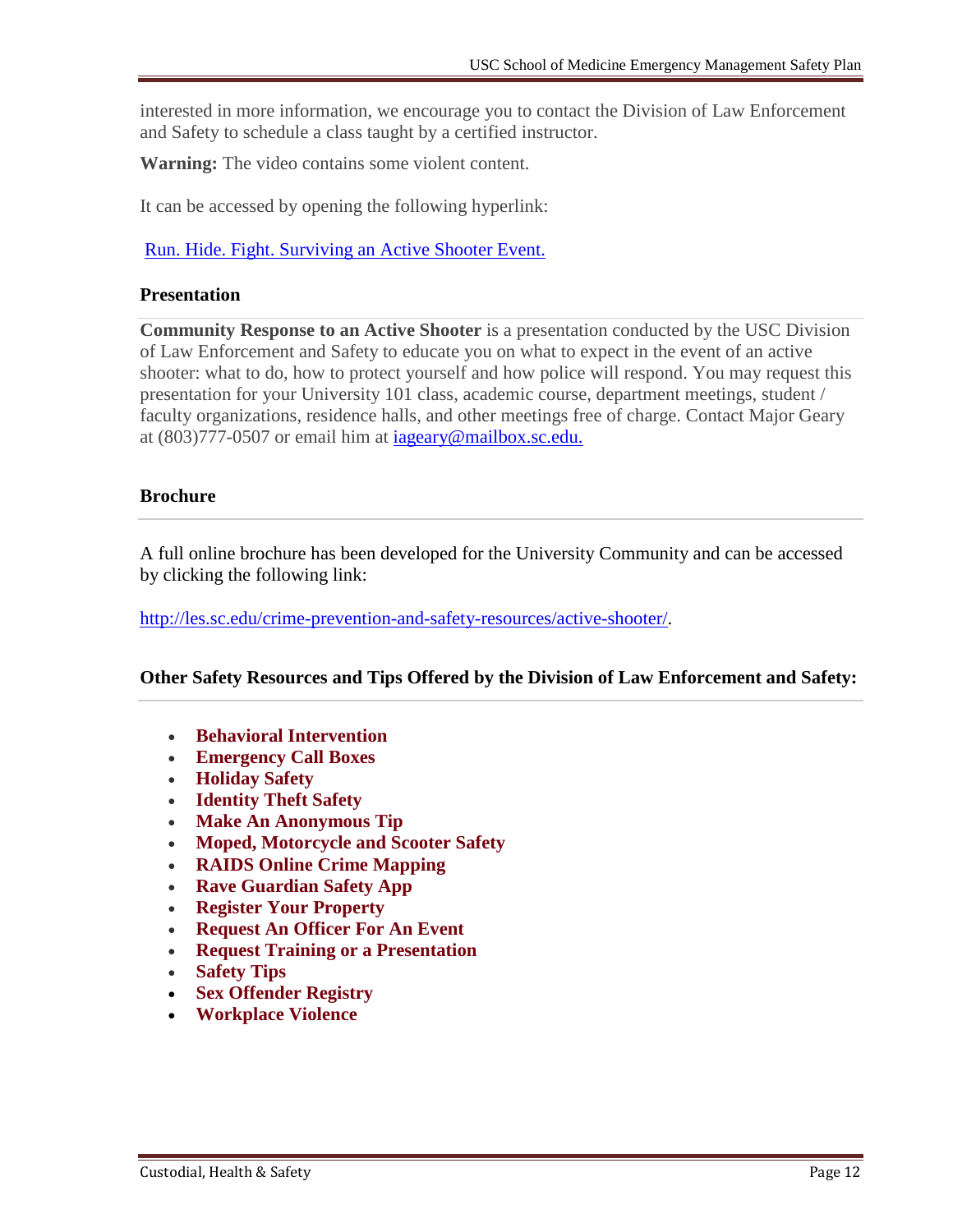#### USC SCHOOL OF MEDICINE

#### **VA Campus**

#### **Building 1**

B-1 Classroom B-1A Classroom Cell Biology & Anatomy Instrumentation Resource Facility Pathology, Microbiology & Immunology Pharmacology, Physiology & Neuroscience **Building 2** Pathology, Microbiology & Immunology **Building 3** Admissions & Enrollment Services Alumni Office Curricular Affairs & Faculty Support Facilities Management & Support Services Graduate Studies Medical Education & Academic Affairs Minority Affairs MII Classroom Office of the Dean Student Services Student & Career Services

**Building 4** Animal Resources Facility Research Labs Student Lounge **Building 101** Medical Library Office of Information Technology Radiology Custodial, Health & Safety Physician's Assistant Program Nurse Anesthesia **Building 104** MI Classroom **Building 28** Research Labs Ultrasound Institute **Building 9** Research Labs

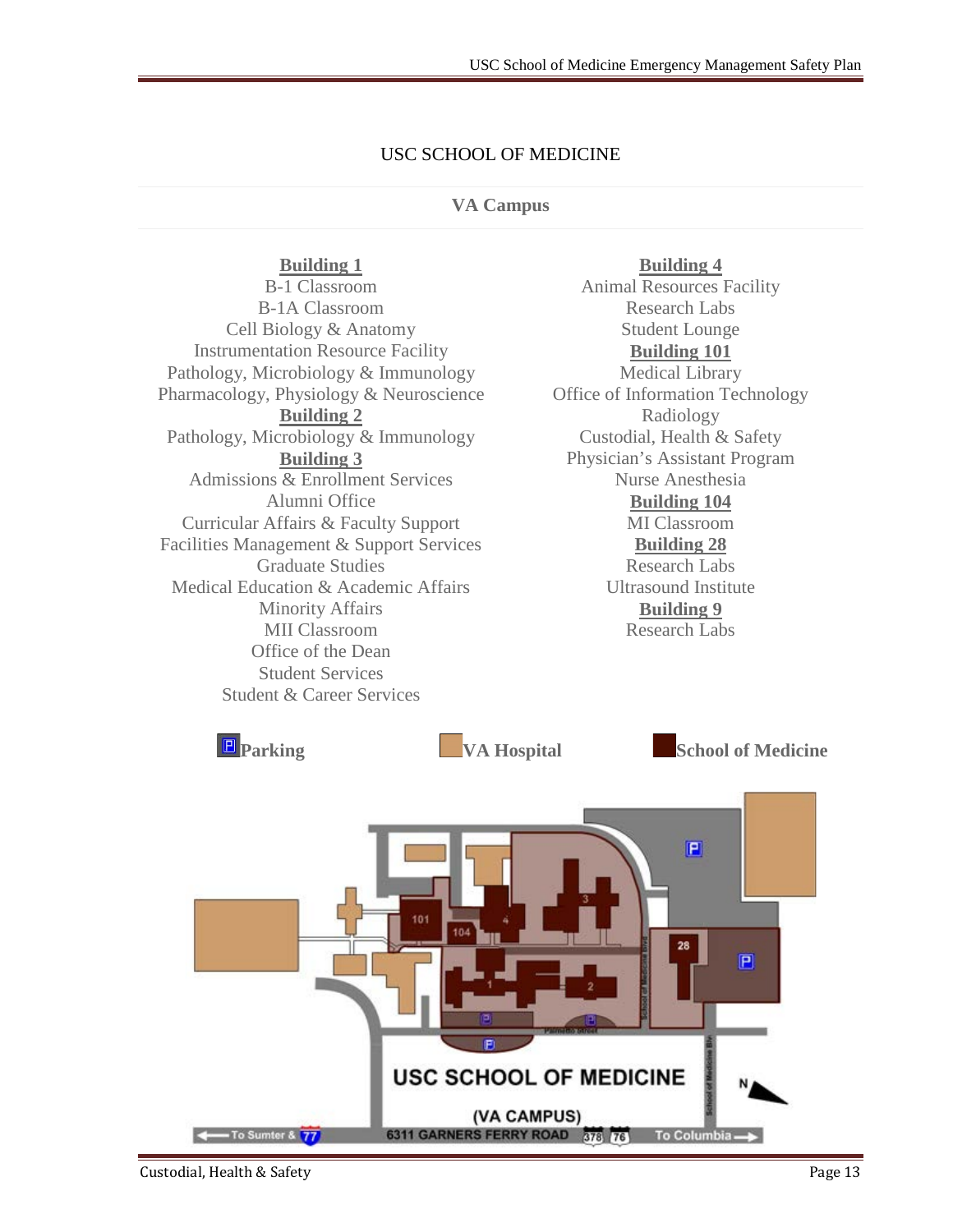#### **Palmetto Health Richland Campus**

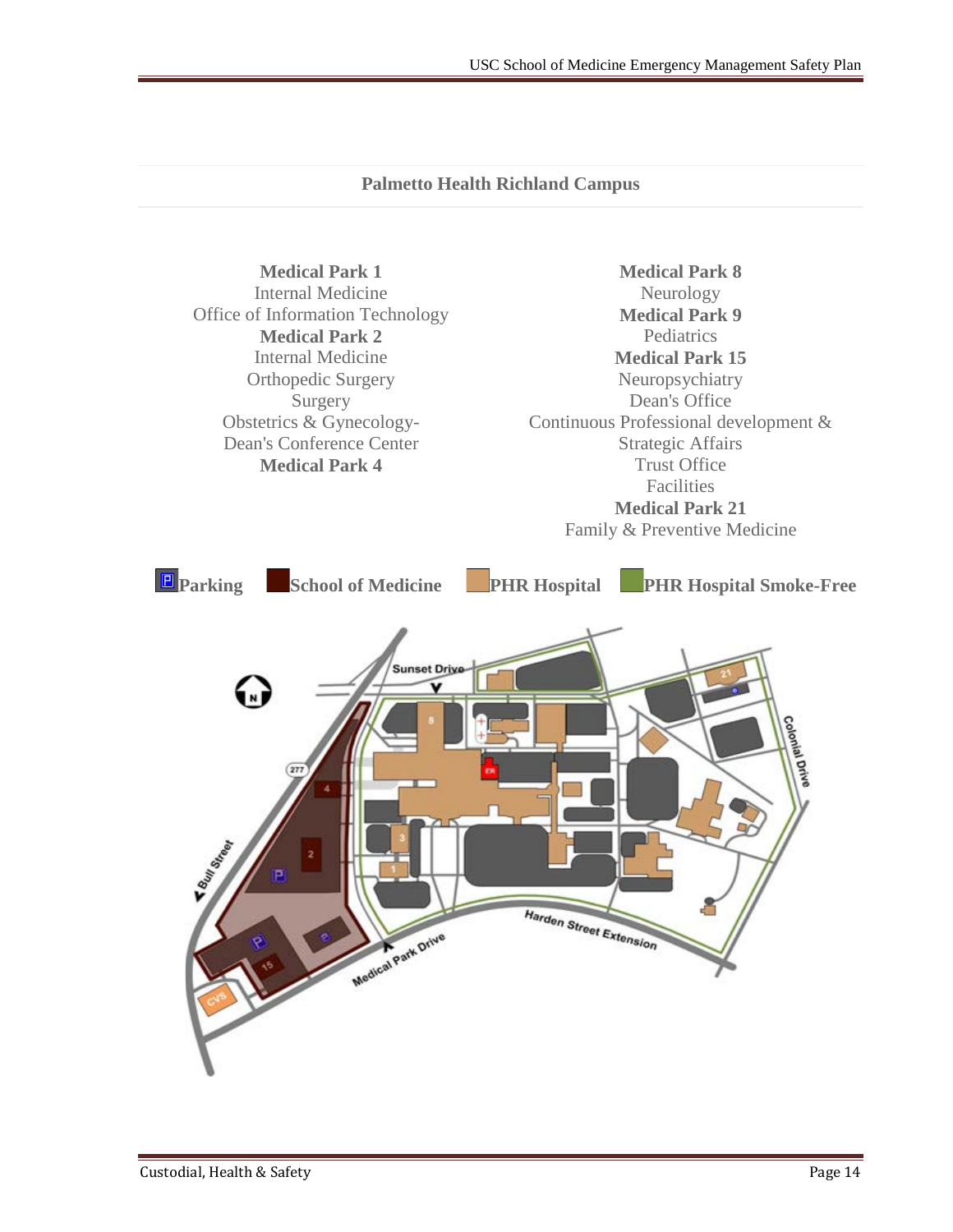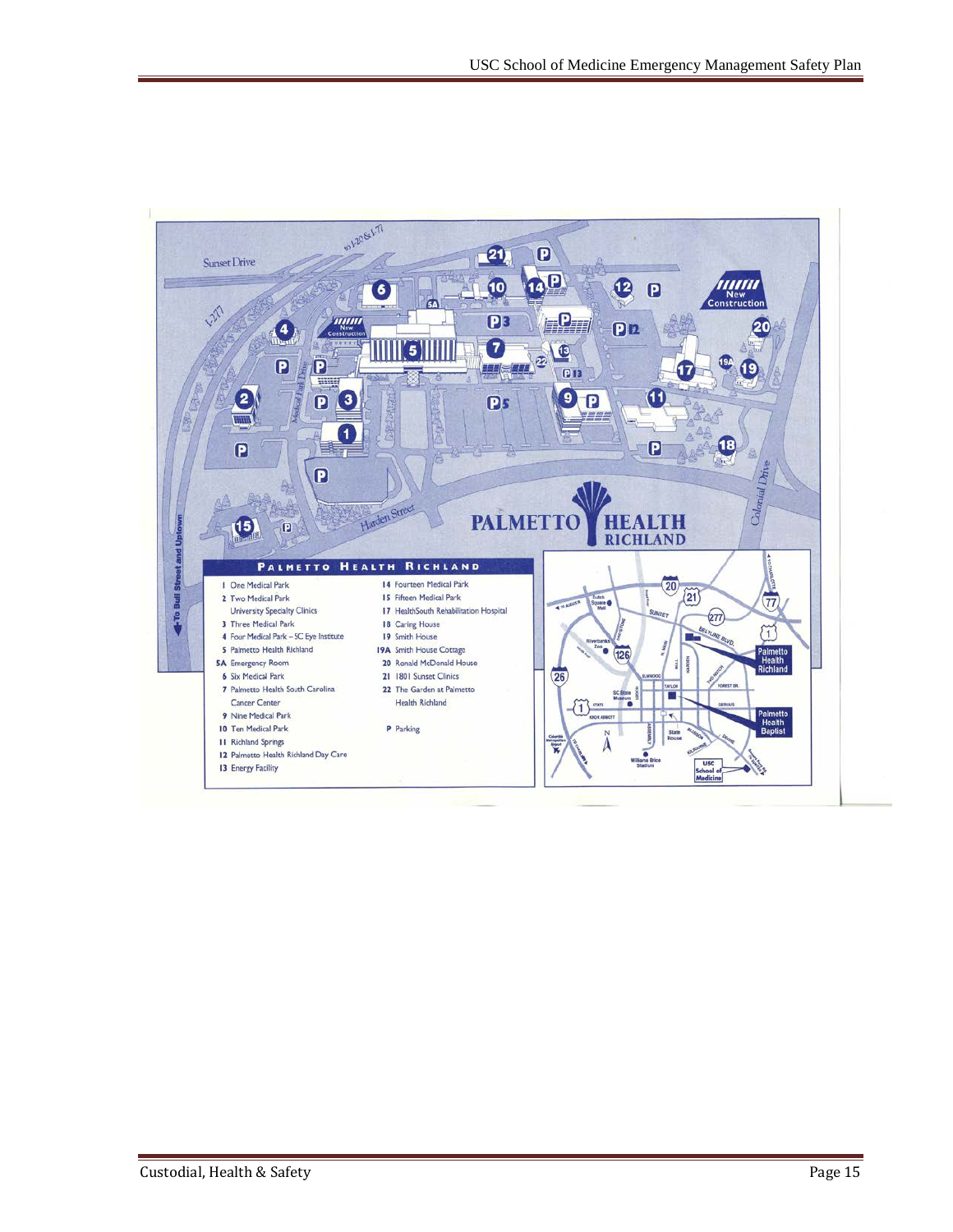#### **UNIVERSITY OF SOUTH CAROLINA SCHOOL OF MEDICINE WORK-RELATED INJURY POLICY**

This policy and procedure applies to all University of South Carolina School of Medicine employees and students.

#### **EMERGENCY RESPONSE ACTIONS FOR INJURIES IN THE SCHOOL OF MEDICINE**

#### **The following are basic instructions for various emergency incidents:**

#### **ACCIDENT**

 $\triangleright$  For injuries not related to needle sticks or exposures, please call General Medicine Clinic at (803)777-3175

#### **For Needle Stick Injuries**

#### **Report the exposure to your supervisor immediately**

#### **Percutaneous Exposure (i.e. needle stick, cut, animal bite):**

 $\triangleright$  Immediately wash or flush the exposed area with soap and water for 10 minutes

#### **Mucous Membrane Exposure (i.e. eyes, nose or mouth):**

- $\triangleright$  Flush the exposed area with water. If exposure is to the eyes, flush your eyes (holding open) using the eyewash station for 10 minutes.
- $\triangleright$  Seek medical treatment as soon as possible after the incident
- $\triangleright$  Inform the healthcare provider of the nature of exposure and exposure route (e. g. droplet into the eye, needle stick)
- $\triangleright$  If working in a lab, provide a description of the agent or sample being handled when the incident occurred (e. g. blood, viral vector, HIV agent, etc.)
- $\triangleright$  A USC incident report must be completed after post-exposure evaluation has been initiated.

#### **During normal working hours Mon-Fri, 8:30 am – 4:00 pm:**

 Contact Kayla Spires (803) 707-6707. If no response received within 15 minutes, please call the General Medicine Clinic at Thompson Student Health at (803) 777-3658.

#### **Exposure occurring outside normal working hours and on weekends or holidays:**

 Report to the Emergency Department at Palmetto Health Richland/Baptist/Parkridge Hospital or Dorn VA.

#### **Procedures for Student Exposures Occurring in Facilities Outside of Columbia, SC:**

 Any USC staff/student that has an exposure to a potentially infectious material as a result of performing their employment or academic duties should follow the procedures established by the local institution. In the event that a USC staff/student has an exposure in a facility that does not have a documented protocol, the individual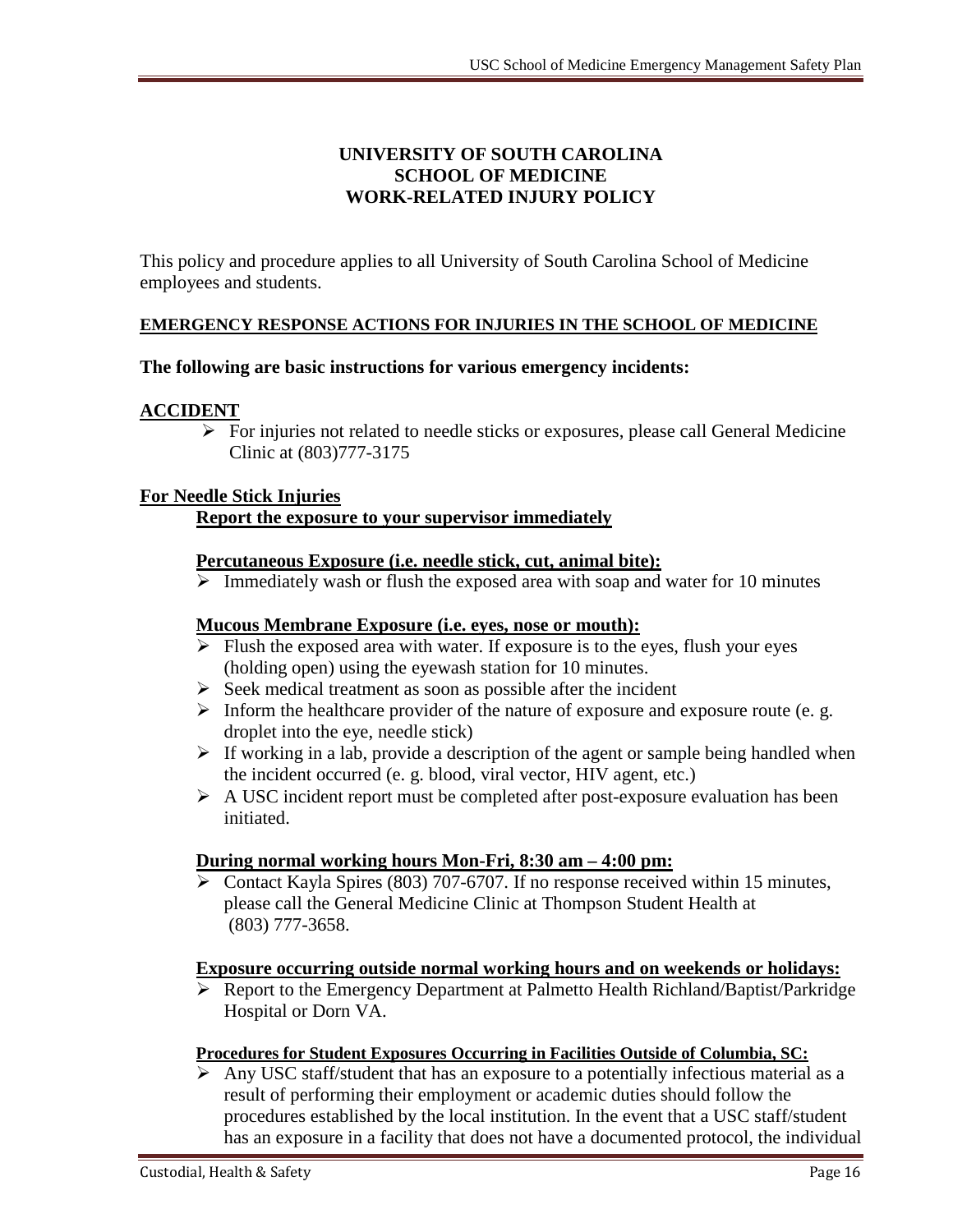should report to the local Emergency Room Personal working outside the Columbia area must be familiar with the local facility exposure protocol. Please notify Kayla Spires of any exposures happening outside of Columbia, SC.

 $\triangleright$  If you do not receive immediate attention for a blood borne pathogen exposure, call the USC Campus Police Department at (803) 777-9111.

### **Automated External Defibrillator (AED) Policy USC School of Medicine**

#### **PURPOSE:**

An Automated External Defibrillator ("AED") is used to treat victims who experience sudden cardiac arrest. It is only to be applied to victims who are unconscious, not breathing normally and showing no signs of circulation such as normal breathing, coughing or movement. The AED will analyze the heart rhythm and advise the operator if a shockable rhythm is detected. If a shockable rhythm is detected, the AED will charge to the appropriate energy level and deliver a shock.

#### **DEFINITIONS:**

**Automated External Defibrillator, or AED,** is a medical device heart monitor and defibrillator that:

**(a)** Has received approval of its pre-market notification filed pursuant to the United States Code, Title 21, Section 360(k), from the United States Food and Drug Administration;

**(b)** Is capable of recognizing the presence or absence of ventricular fibrillation or rapid ventricular tachycardia and is capable of determining, without intervention by an operator, whether defibrillation should be performed; and

**(c)** Upon determining that defibrillation should be performed, automatically charges and requests delivery of an electrical impulse to an individual's heart.

**Automated External Defibrillator Response Team or AED Response Team** are the individuals at the USC School of Medicine Veterans Administration (VA) and/or Palmetto Health Richland (PHR) facilities, where an AED(s) is located, who have been trained to use an AED.

**Trained Rescuer** is a person identified by the person or entity acquiring an AED who has received training in the use of a Cardiopulmonary Resuscitation ("CPR") and Automated External Defibrillators.

**Sudden Cardiac Arrest (SCA)** – refers to a sudden stop in the beating of the heart when the electrical impulses of the human heart malfunction, causing ventricular fibrillation, an erratic and ineffective rhythm, characterized by the absence of a pulse and respiration.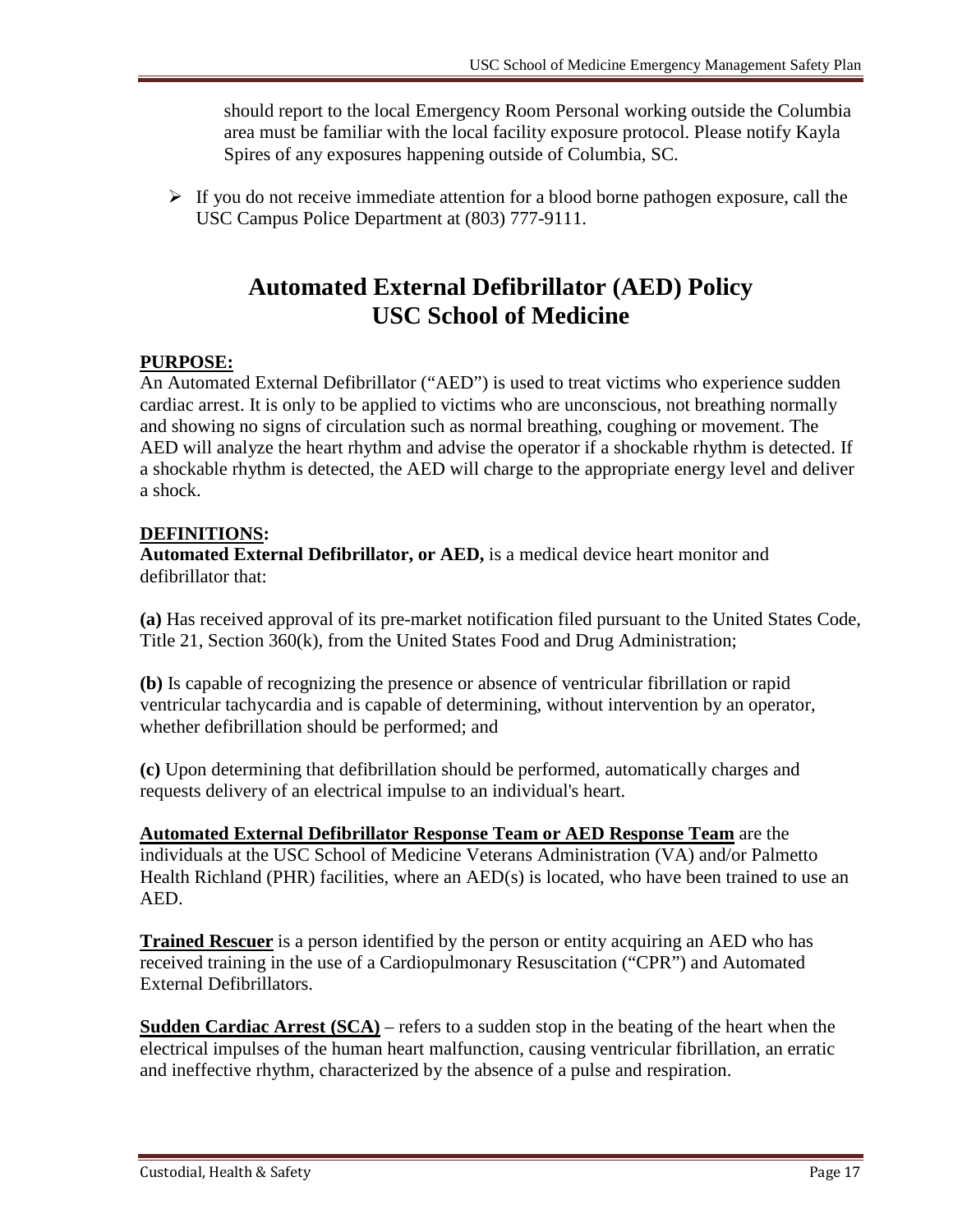#### **Immunity from civil liability for use of AED in compliance with requirements:**

**(1)** Any person or entity acting in good faith and gratuitously shall be immune from civil liability for the application of an AED unless the person was grossly negligent in the application.

**(2)** Any designated AED users meeting the requirements of Section 44-76-30(1) and acting according to the required training shall be immune from civil liability for the application of an AED unless the application was grossly negligent.

**(3)** A person or entity acquiring an AED and meeting the requirements of Section 44-76-30 or an AED liaison meeting the requirements of Section 44-76-30 shall be immune from civil liability for the application of an AED by any person or entity described in items (1) or (2) of this section.

**(4)** A prescribing physician shall be immune from civil liability for authorizing the purchase of an AED, unless the authorization was grossly negligent.

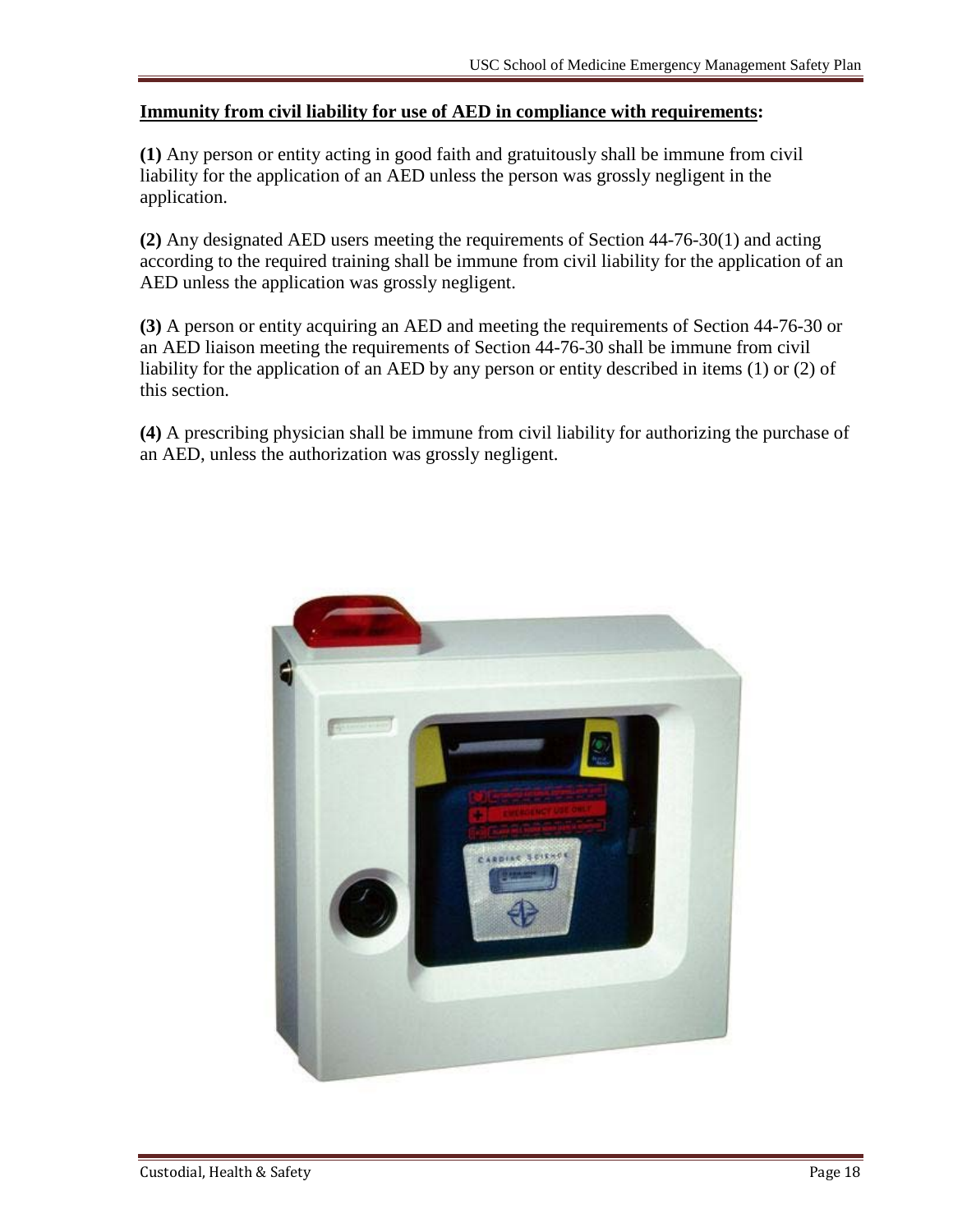**USC School of Medicine Automated External Defibrillator Staff**

**MEDICAL OVERSIGHT DIRECTOR Dr. William D. Anderson III Associate Dean for Clinical Affairs and Chief Medical Officer 15 Medical Park, Suite 300 Columbia, SC 29203**

#### **PROGRAM MANAGER**

**Tony Johnson Custodial, Health & Safety Services Manager USC School of Medicine Building 101, Room 021-A Columbia, SC 29209 (803) 216-3319 (Office) - (803) 629-8545 (Cell)**

**VA CAMPUS - AED SITE CONTACT PERSON----------------Tony Johnson** 

**15 MEDICAL PARK- AED SITE CONTACT PERSON------ Timothy Dicks**

**2 MEDICAL PARK - AED SITE CONTACT PERSON------ Tony Johnson**

**4 MEDICAL PARK - AED SITE CONTACT PERSON ----- Tony Johnson**

#### **LOCATION OF AUTOMATED EXTERNAL DEFIBRILLATORS & PERSONNEL WITH KEY TO TURN OFF ALARM**

The University of South Carolina School of Medicine has 9 Automated External Defibrillators throughout both the VA and PHR campuses. They are located in the following places:

#### **VA CAMPUS**

1). Located in Building #1, on the 1st floor across from the elevators. **(Key is held by Custodial, Health & Safety Services, 216-3319 and FMSS, 216-3150***)* 

2). Located in Building #2, on the 1st floor beside the elevator. **(Key is held by Custodial, Health & Safety Services, 216-3319 and FMSS, 216-3150)** 

3). Located in Building #28, on the 1st floor beside the men's room. **(Key is held by Custodial, Health & Safety Services, 216-3319 and FMSS, 216-3150)** 

4). Located in Building #4, on the 1st floor beside the student kitchen. **(Key held by Custodial, Health & Safety Services, 216-3319 and FMSS, 216-3150)**

5). Located in Building #101, in the Library across from Receptionist Desk. **(Key is held by at the Receptionist Desk, 216-3200)**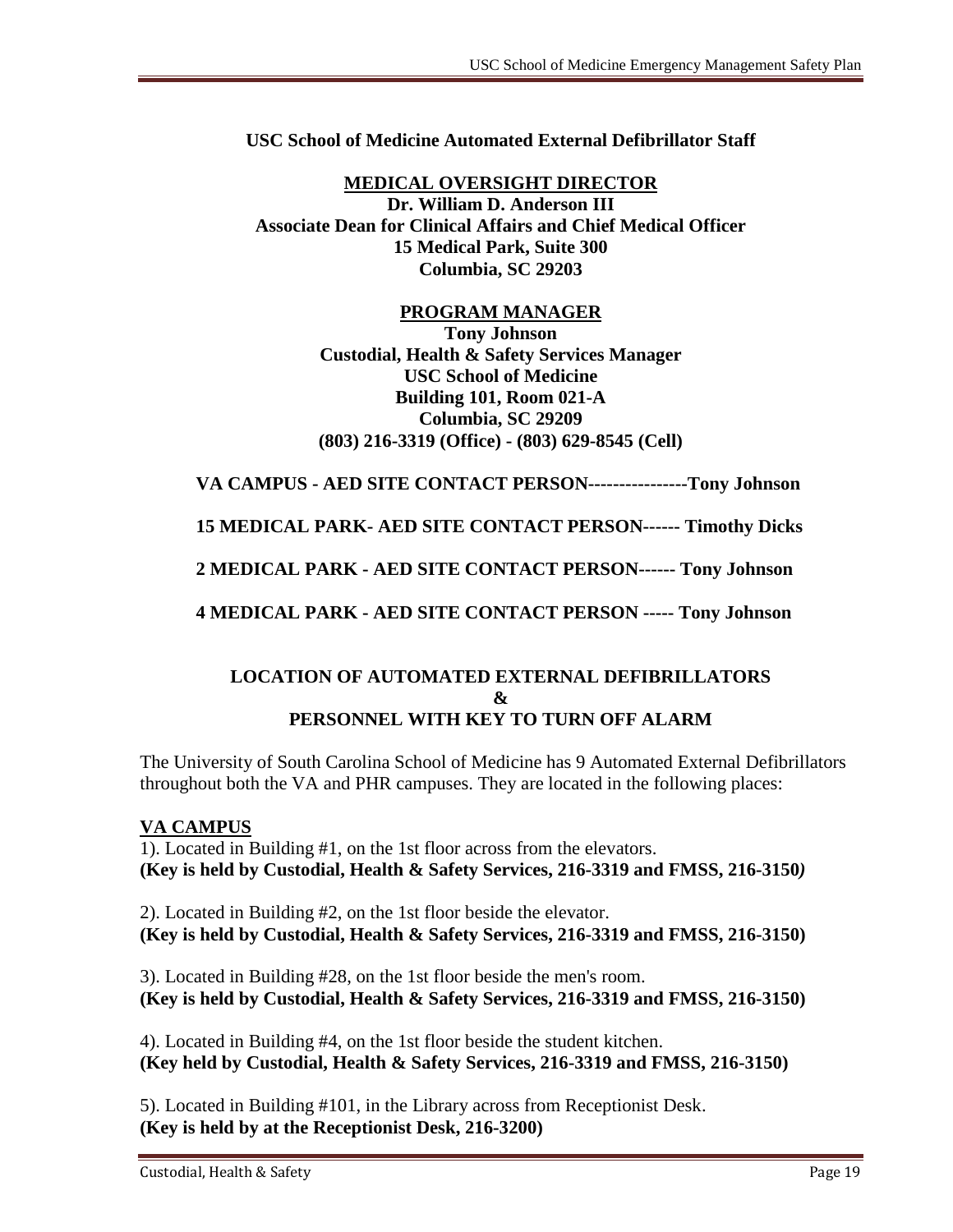6). Located in Building #3, beside the elevator on the back hall. **(Key held by Custodial, Health & Safety Services, 216-3319 and FMSS, 216-3150)** 

#### **PHR CAMPUS**

7). Located in 15 Medical Park, on the 1st floor foyer beside Support Services. **(Key is held by Timothy Dicks, 545-5050 and Tony Johnson, 216-3319)**

8). Located in 2 Medical Park, on the 2nd floor to the right of the elevator as you exit. **(Key is held by Timothy Dicks, 545-5050 and Tony Johnson, 216-3319)**

9). Located in 4 Medical Park, on the 2nd floor across from the elevator. **(Key is held by Timothy Dicks, 545-5050 and Tony Johnson, 216-3319)**

#### **Response Procedure**

In the event of a medical emergency involving a cardiac arrest victim, the responder should immediately call 911 and inform the dispatcher of the incident, location and provide a phone number. An AED-trained individual should transport, or have another person bring the AED to the scene.

#### **Initial Response**

 $\Box$  Assess responsiveness of the victim. Tap the shoulder and shout: "Are you OK?"

- □ Check ABC's:
- A. Assess airway. Head tilt, chin lift to open airway.

B. Assess breathing. Look listen and feel. If not breathing, use mask to deliver two rescue breaths.

C. Assess circulation. Check pulse. If absent, and the AED is immediately available, begin its use. If AED is unavailable, begin chest compressions and continue CPR.

#### **Early Defibrillation**

- $\Box$  Place the AED near head of the victim.
- $\Box$  Turn on the unit and follow AED prompts.
- $\Box$  Bare the chest. If excessive hair, shave away and dry the chest.
- $\Box$  Make sure the victim is not in contact with water or any metal objects.
- □ Apply electrodes to bare chest.
- □ Connect electrodes to AED.
- □ Allow AED to analyze data. Do not touch victim.
- $\Box$  If indicated, administer a shock. Be sure nobody touches victim.
- $\Box$  Continue as indicated by AED prompts.

#### **Transfer of Care**

When EMS arrives, responders working on the victim should communicate important information to the EMS providers:

- □ Victim's name, if known.
- $\Box$  Any known medical problems, medications, or allergies.
- $\Box$  Time victim was found.
- $\Box$  Initial and current condition of victim.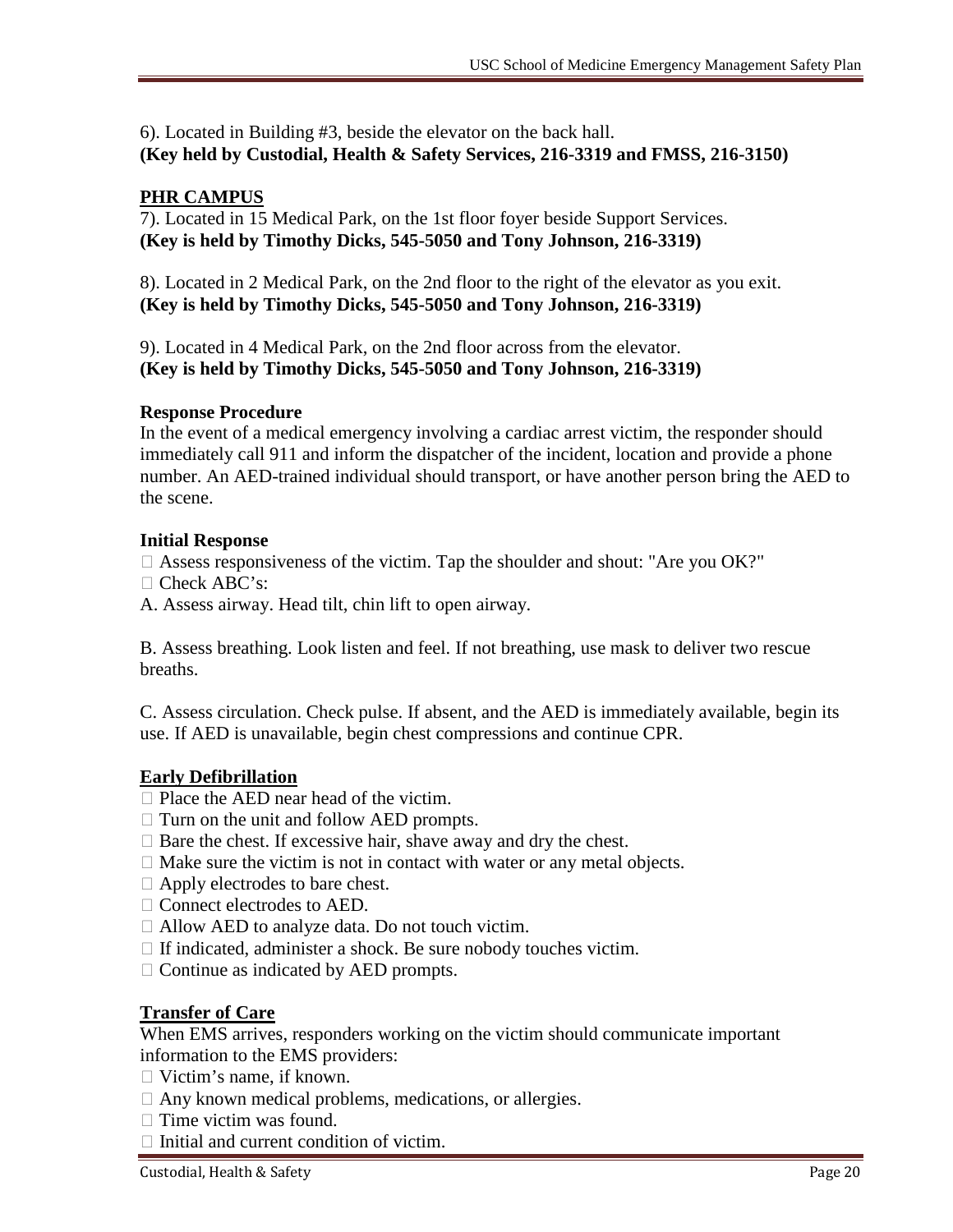$\Box$  Number of shocks delivered, and length of time AED used.

Assist EMS providers as requested.

#### **Post-Use Procedure**

The authorized user should place the AED in a secure location.

The Campus AED Coordinator should be notified no more than twenty four hours after the incident.

The Coordinator will take the following actions:

- □ Replace used electrode pads, batteries, razors, gloves and other items.
- $\Box$  Unused supplies will be inspected for damage and replaced as needed.
- $\Box$  The electronic data card will be removed from the AED.
- $\Box$  Battery will be removed and re-inserted into the AED to do a Battery Insertion Test.
- $\Box$  The AED will be cleaned if needed.
- $\Box$  The incident will be documented using the AED Incident Report Form.
- $\Box$  A copy of the AED Incident Report Form and the incident's data card will be forwarded to the Medical Oversight Coordinator no more than twenty four hours after the incident.

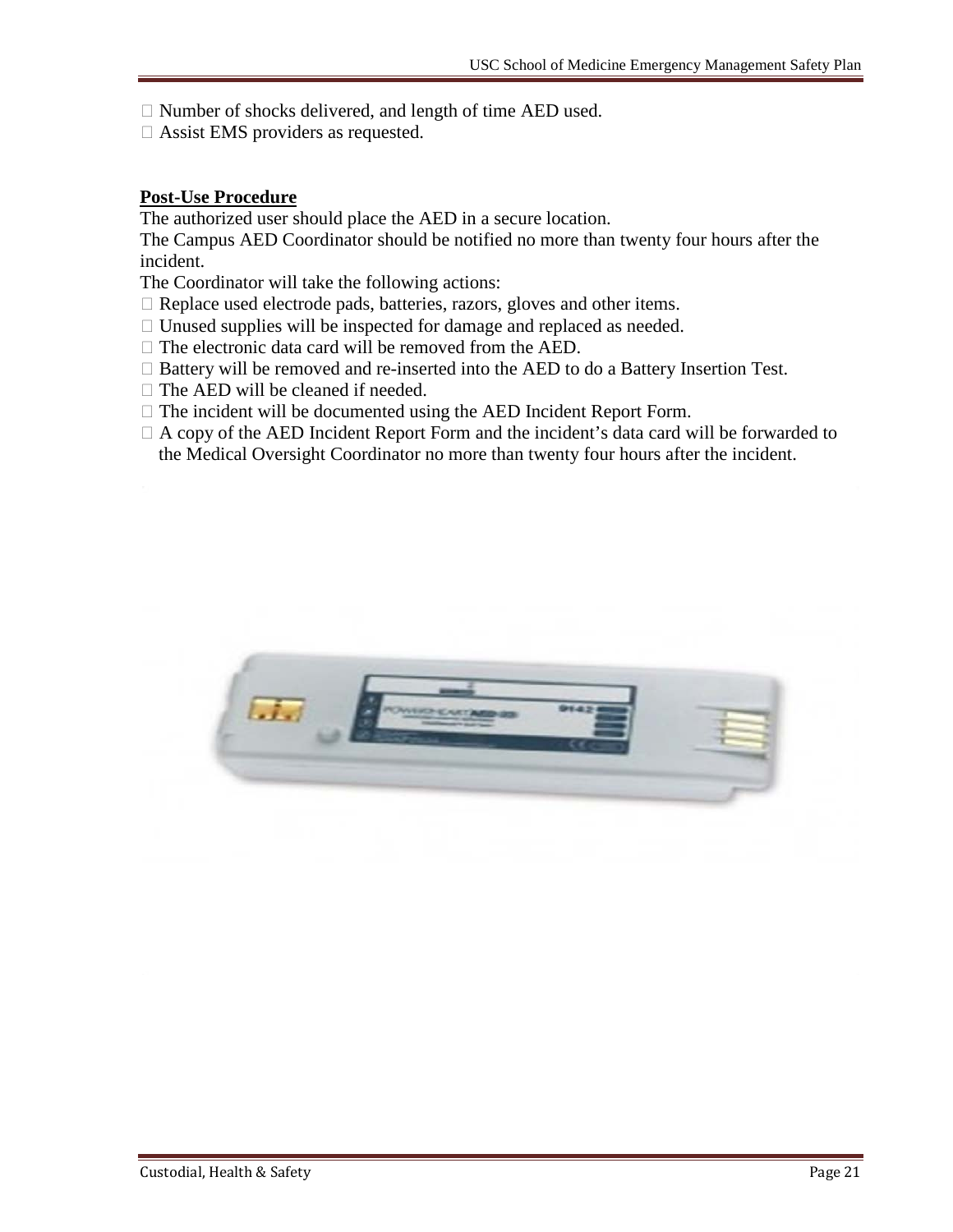#### **AUTOMATED EXTERNAL DEFIBRILLATOR AED INCIDENT REPORT**

| VICTIM'S NAME: ______________________________DEPARTMENT:________________________ |
|----------------------------------------------------------------------------------|
|                                                                                  |
|                                                                                  |
|                                                                                  |
|                                                                                  |
|                                                                                  |
| NAME OF PERSON WHO CALLED 911:                                                   |
|                                                                                  |
|                                                                                  |

#### USER'S SIGNATURE: \_\_\_\_\_\_\_\_\_\_\_\_\_\_\_\_\_\_\_\_\_\_\_\_\_\_\_\_\_\_\_\_\_\_\_\_\_\_\_\_\_\_\_\_\_\_\_\_\_\_\_\_\_\_\_

| <b>AUTOMATED</b><br><b>EXTERNAL</b>  |               |                                  |            |                |                  |
|--------------------------------------|---------------|----------------------------------|------------|----------------|------------------|
| <b>DEFIBRILLATOR</b><br><b>UNITS</b> | <b>NUMBER</b> | <b>LOCATION</b>                  | <b>AED</b> | <b>SERIAL#</b> | <b>INSPECTED</b> |
| 100PHG3                              | 360506        | VA BLDG. #1                      | PHG3 AED   | 360506         |                  |
| 100PHG3                              | 360504        | VA BLDG. $#2$                    | PHG3 AED   | 360504         |                  |
| 100PHG3                              | 360518        | VA BLDG, $#4$                    | PHG3 AED   | 360518         |                  |
| 100PHG3                              | 360528        | VA BLDG. #<br>28                 | PHG3 AED   | 360528         |                  |
| 100PHG3                              | 360486        | VA BLDG. #<br>101                | PHG3 AED   | 360486         |                  |
| 100PHG3                              | 360497        | VA BLDG. #3                      | PHG3 AED   | 360497         |                  |
| 100PHG3                              | 360478        | <b>4 MEDICAL</b><br><b>PARK</b>  | PHG3 AED   | 360478         |                  |
| 100PHG3                              | 360494        | <b>15 MEDICAL</b><br><b>PARK</b> | PHG3 AED   | 360494         |                  |
| 100PHG3                              | 360493        | 2 MEDICAL<br><b>PARK</b>         | PHG3 AED   | 360493         |                  |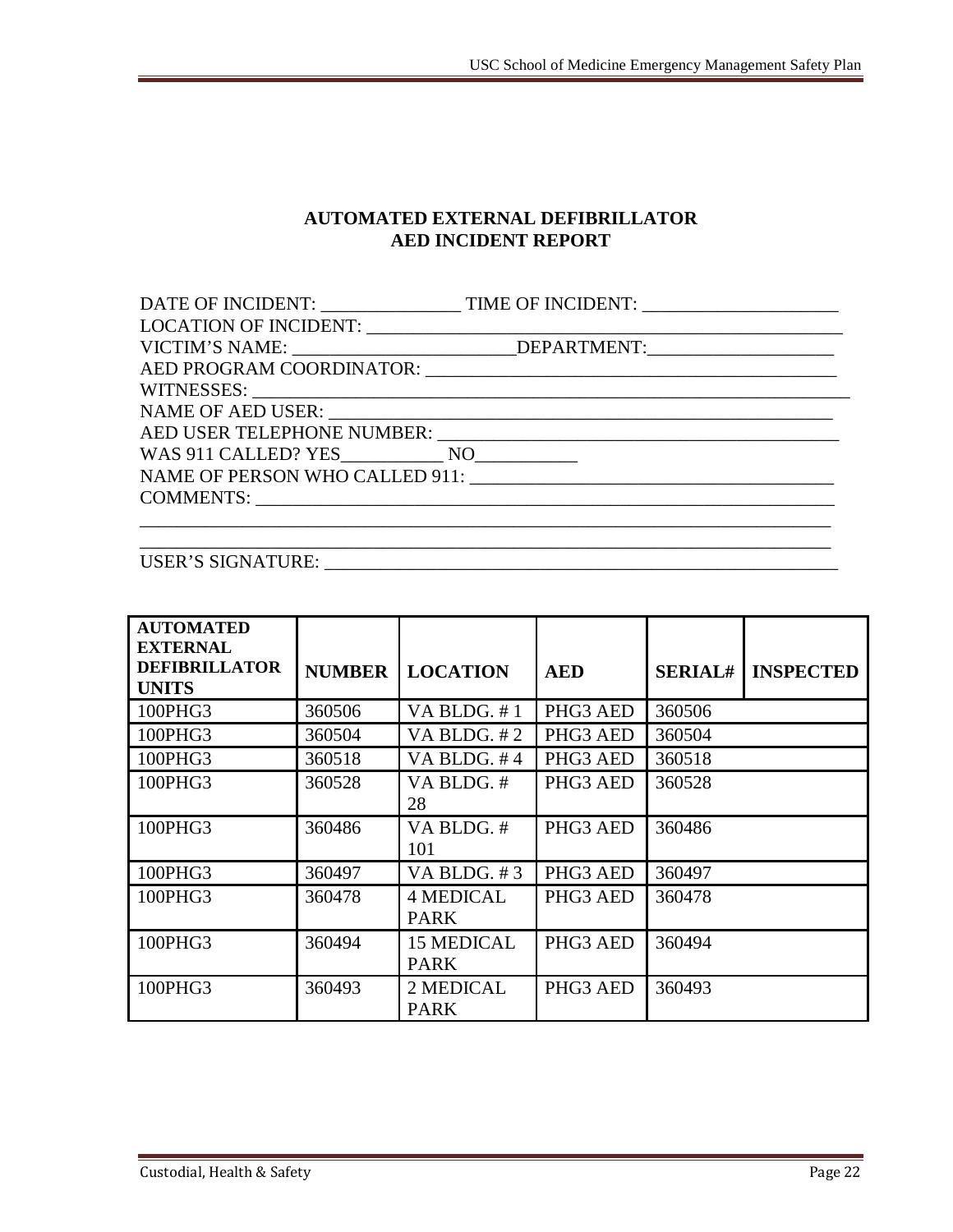## HURRICANE PREPAREDNESS GUIDE 2017-2018

#### **Hurricane Safety**

Learn how to keep your home and family safe during a hurricane or typhoon.



#### **Need Help Now?**

If you are in immediate need of help, please [contact your local Red Cross](http://www.redcross.org/find-your-local-chapter) or [find an open](http://www.redcross.org/get-help/disaster-relief-and-recovery/find-an-open-shelter)  [shelter.](http://www.redcross.org/get-help/disaster-relief-and-recovery/find-an-open-shelter)

- [About](http://www.redcross.org/get-help/prepare-for-emergencies/types-of-emergencies/hurricane#About)
- [Before](http://www.redcross.org/get-help/prepare-for-emergencies/types-of-emergencies/hurricane#Before)
- [During](http://www.redcross.org/get-help/prepare-for-emergencies/types-of-emergencies/hurricane#During)
- [After](http://www.redcross.org/get-help/prepare-for-emergencies/types-of-emergencies/hurricane#After)

#### **About**

Hurricanes are strong storms that can be life-threatening as well as cause serious hazards such as flooding, storm surge, high winds and tornadoes. Learn what to do to keep your loved ones safe!

#### **Hurricane or Typhoon?**

They are the same type of storm – the name changes based on where they occur. [Learn about](http://www.redcross.org/get-help/prepare-for-emergencies/types-of-emergencies/hurricane/hurricane-vs-typhoon)  [these storms and how they are measured.](http://www.redcross.org/get-help/prepare-for-emergencies/types-of-emergencies/hurricane/hurricane-vs-typhoon)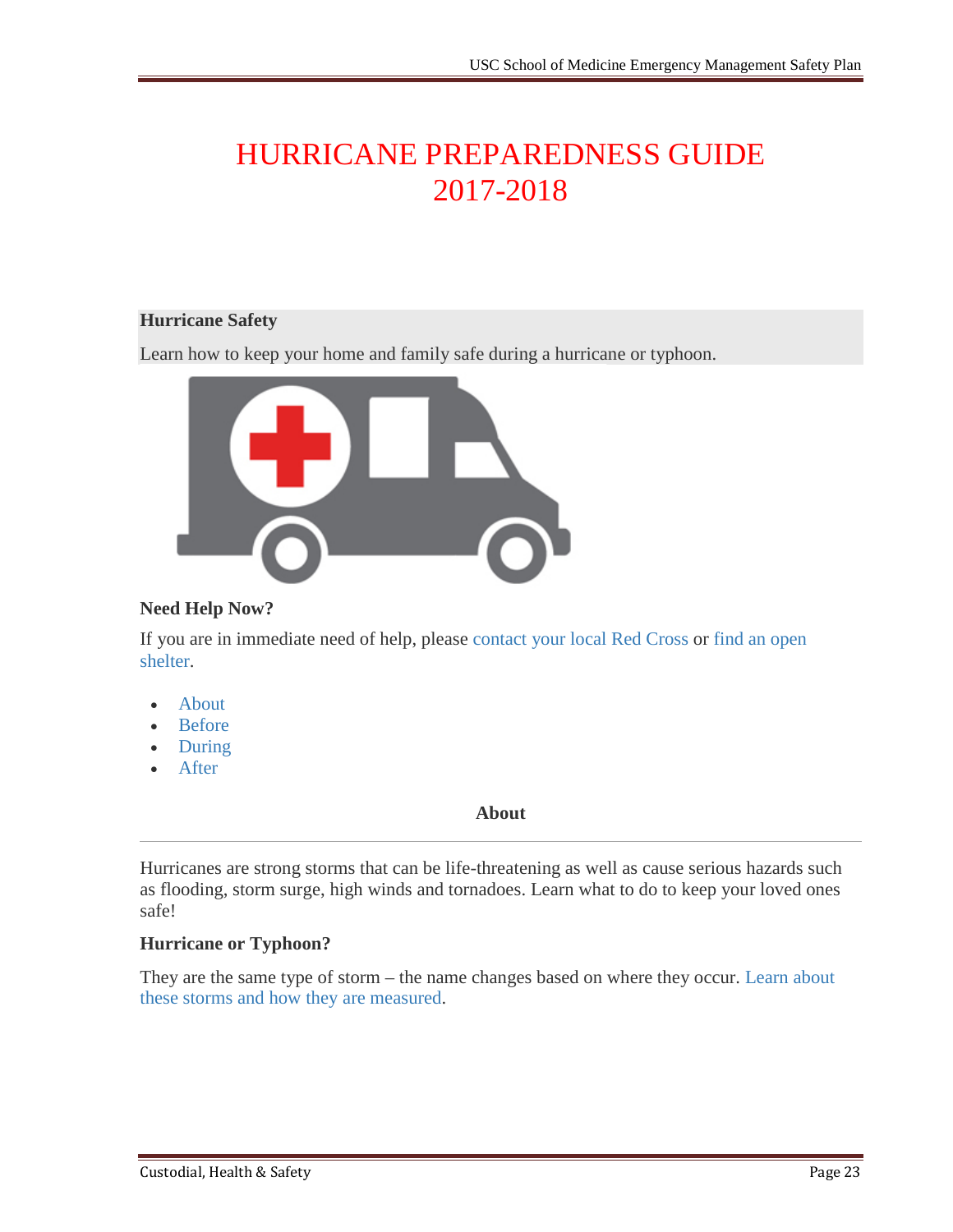#### **Prepare for Hurricanes**

#### VIDEO: 3 Easy Steps to Prepare

#### **Prepare in Advance**

Be sure you're Red Cross Ready. That means:

- Assembling an [emergency preparedness kit.](http://www.redcross.org/get-help/prepare-for-emergencies/be-red-cross-ready/get-a-kit)
- $\Box$  Creating a [household evacuation plan](http://www.redcross.org/get-help/prepare-for-emergencies/be-red-cross-ready/make-a-plan) that includes your pets.
- $\Box$  Staying informed about your community's risk and response plans.
- $\Box$  Educating your family on how to use the [Safe and Well website.](http://www.redcross.org/get-help/disaster-relief/contact-and-locate-loved-ones)
- $\Box$  Download the Emergency App for iPhone  $\gg$  or for Android  $\gg$

#### **How to Prepare Before a Hurricane**

Protecting Your Family

- Talk with your family about what to do if a hurricane strikes. Discussing hurricanes ahead of time helps reduce fear, particularly for younger children.
- Ensure that every member of your family carries a [Safe and Well wallet card.](https://intranet.redcross.org/content/dam/redcross/documents/our_services/DisasterCycleServices/dcs-capabilities/mass_care/safe_and_well_linking/PrintableTenSafeAndWellCards.pdf)
- Make sure you have access to NOAA radio broadcasts:
	- o Find an [online NOAA radio station](https://www.google.com/#q=NOAA+Radio+Station)
	- o Search for a NOAA radio app in the Apple Store >> or Google Play>>
	- o Purchase a battery-powered or hand-crank NOAA radio in the [Red Cross Store](http://www.redcrossstore.org/shopper/prodlist.aspx?new=1&searchText=NOAA%20radio)
- Keep insurance policies, documents, and other valuables in a safe-deposit box. You may need quick, easy access to these documents. Keep them in a safe place less likely to be damaged if a hurricane causes flooding. Take pictures on a phone and keep copies of important documents and files on a flash drive that you can carry with you on your house or car keys.

Protecting Your Pets & Animals

 $\Box$  Prepare a [pet emergency kit](http://www.redcross.org/prepare/location/home-family/pets) for your companion animals.

Protecting Your Home

 $\Box$  Protect windows with permanent storm shutters or invest in one-half inch marine plywood that is pre-cut to fit your doors and windows.

 $\Box$  Identify a place to store lawn furniture, toys, gardening tools and trash cans (away from stairs and exits) to prevent them from being moved by high winds and possibly hurting someone.

 $\Box$  Clear loose and clogged rain gutters and downspouts to prevent flooding and unnecessary pressure on the awnings.

 $\Box$  Remember that standard homeowners insurance doesn't cover flooding but flood insurance does. Get information at [www.FloodSmart.gov.](http://www.floodsmart.gov/)

#### **Right Before:**

 $\Box$  Listen to local area radio, [NOAA radio](http://www.redcrossstore.org/category/id/1) or TV stations for the latest information and updates.

 $\Box$  [Be prepared to evacuate](http://www.redcross.org/prepare/location/home-family/plan) quickly and know your routes and destinations. Find a local [emergency shelter.](http://www.redcross.org/get-help/disaster-relief-and-recovery/find-an-open-shelter)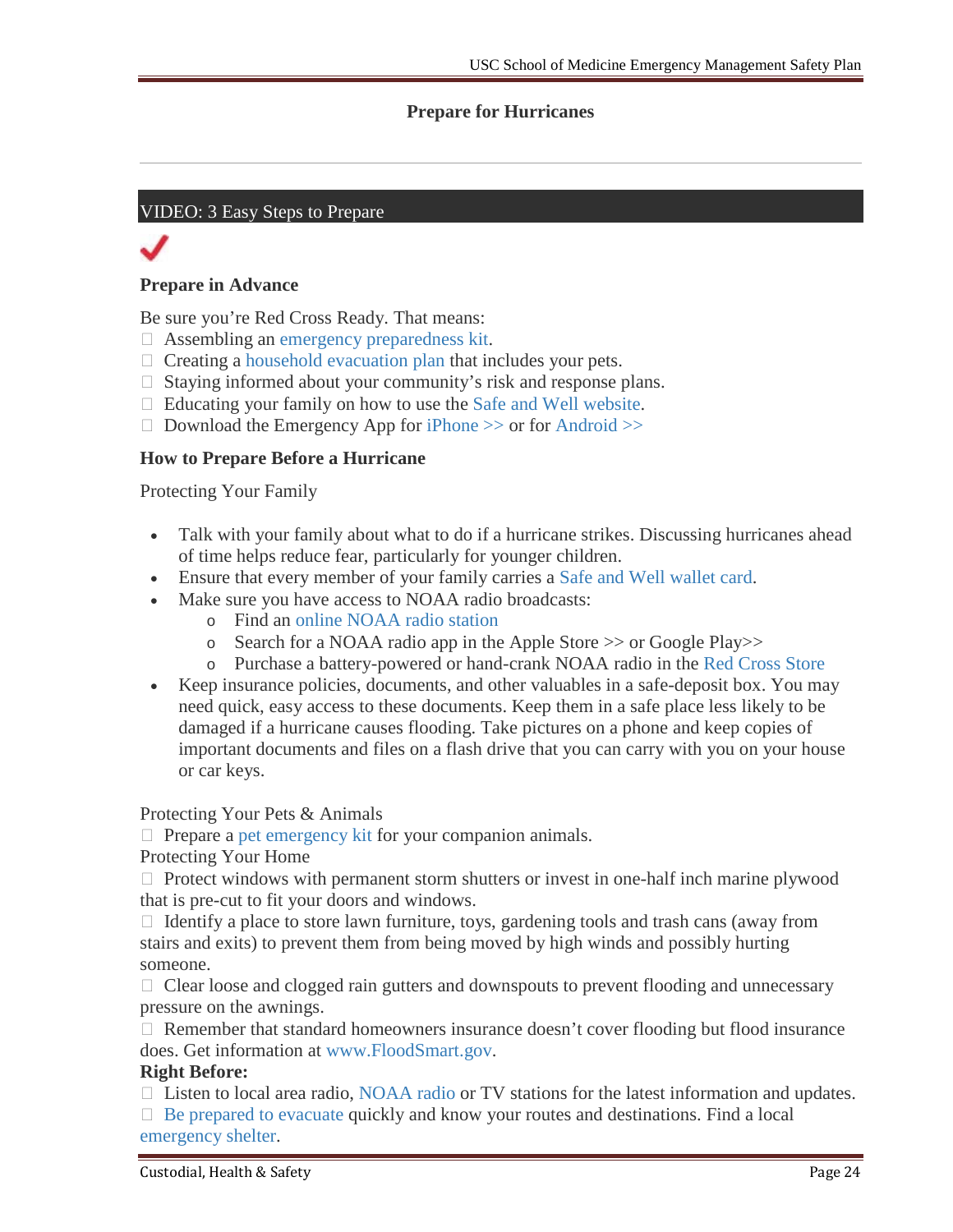$\Box$  Check your [emergency kit](http://www.redcross.org/get-help/prepare-for-emergencies/types-of-emergencies/Link%20to%20http:/www.redcross.org/get-help/prepare-for-emergencies/be-red-cross-ready/get-a-kit) and replenish any items missing or in short supply, especially medications or other medical supplies. Keep it nearby.

Then, If You Can, Do This

Fill plastic bottles with clean water for drinking.

- $\Box$  Fill bathtubs and sinks with water for flushing the toilet or washing the floor or clothing.
- Fill your car's gas tank, in case an evacuation notice is issued.
- $\Box$  Turn off propane tanks and unplug small appliances.
- $\Box$  Bring in anything that can be picked up by the wind, such as bicycles and patio furniture. If You Still Have Time, Do This
- $\Box$  Move your furniture and valuables to higher floors of your home.
- $\Box$  Turn off utilities if told to do so by authorities to prevent damage to your home or within the community. If you shut your gas off, a professional is required to turn it back on.
- $\Box$  Unplug small appliances to reduce potential damage from power surges that may occur. If You Have Pets or Livestock
- $\Box$  Consider a precautionary evacuation of your animals, especially any large or numerous animals. Waiting until the last minute could be fatal for them and dangerous for you.
- $\Box$  Where possible, move livestock to higher ground. If using a horse or other trailer to evacuate your animals, move sooner rather than later.
- $\Box$  Bring your companion animals indoors and maintain direct control of them. Be sure that your [pet emergency kit](http://www.redcross.org/prepare/location/home-family/pets) is ready to go in case of evacuation.

#### **During**

#### **Staying Safe During a Hurricane**

□ Stay indoors.

- $\Box$  Don't walk on beaches, riverbanks or in flood waters.
- $\Box$  Use flashlights in the dark if the power goes out. Do NOT use candles.

□ Continue listening to local area radio, [NOAA radio](http://www.redcrossstore.org/category/id/1) or TV stations for the latest information and updates.

 $\Box$  Avoid contact with floodwater. It may be contaminated with sewage or contain dangerous insects or animals.

 $\Box$  Turn off the power and water mains if instructed to do so by local authorities.

#### **Staying Safe Outdoors**

 $\Box$  Don't walk, swim or drive through floodwater. Just six inches of fast-flowing water can knock you over and two feet will float a car.

 $\Box$  If caught on a flooded road with rapidly rising waters, get out of the car quickly and move to higher ground.

- $\Box$  Don't walk on beaches or riverbanks.
- $\Box$  Don't allow children to play in or near flood water.

 $\Box$  Avoid contact with floodwater. It may be contaminated with sewage or contain dangerous insects or animals.

 $\Box$  Stay out of areas subject to flooding. Underpasses, dips, low spots, canyons, washes, etc. can become filled with water.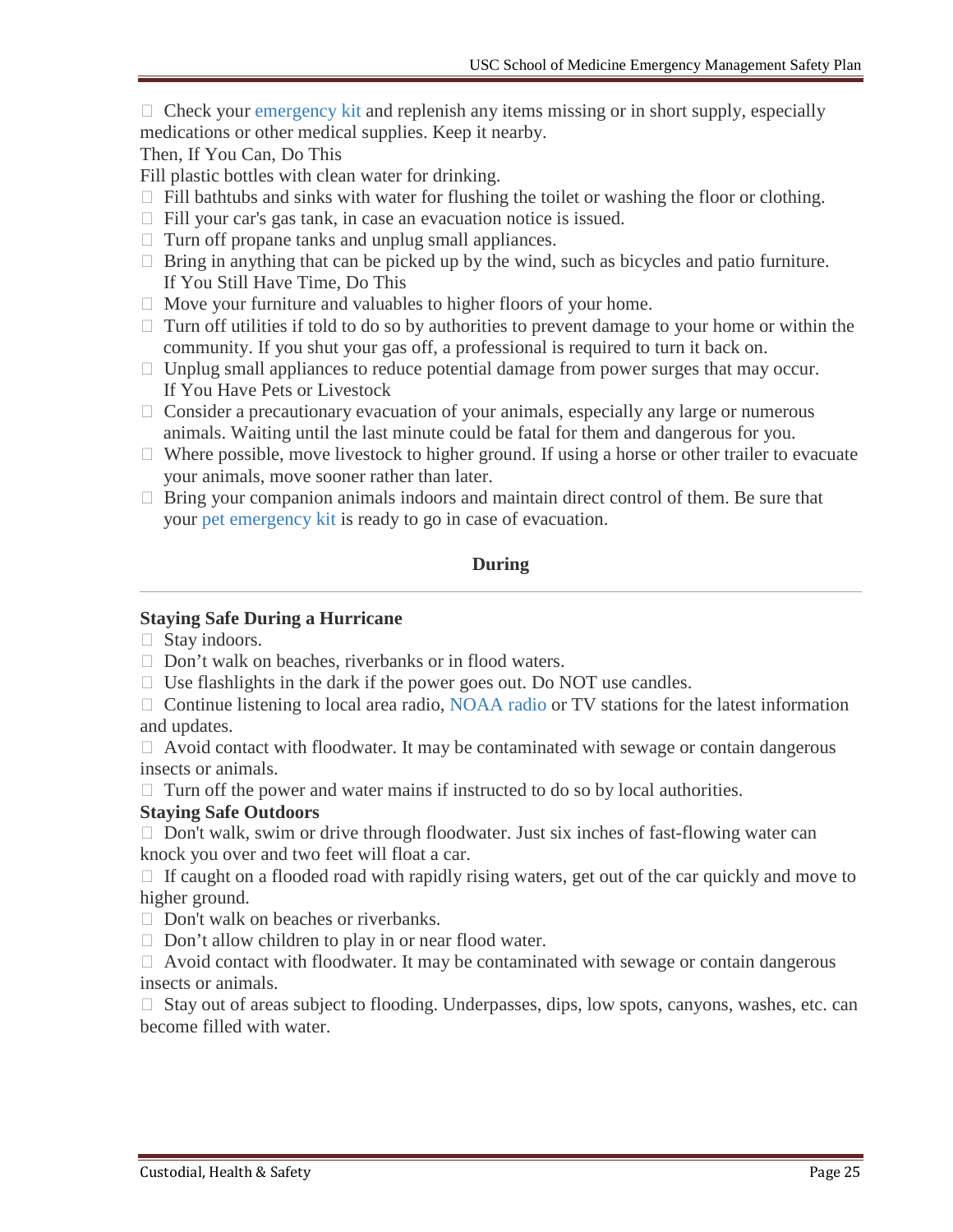#### **After**

#### **After a Hurricane**

 $\Box$  Let friends and family know you're safe - Register yourself as safe on the Safe and Well website

 $\Box$  If evacuated, return only when authorities say it is safe to do so.

 $\Box$  Continue listening to local news or a NOAA Weather Radio for updated information and instructions.

 $\Box$  Stay alert for extended rainfall and subsequent [flooding.](http://www.redcross.org/get-help/prepare-for-emergencies/types-of-emergencies/flood)

Caring For Yourself & Loved Ones

 $\Box$  Pay attention to how you and your loved ones are experiencing and handling stress. Promote [emotional recovery](http://www.redcross.org/find-help/disaster-recovery/recovering-emotionally) by following these tips.

 $\Box$  Do not use water that could be contaminated to wash dishes, brush teeth, prepare food, wash hands, make ice or make baby formula.

Watch animals closely and keep them under your direct control.

 $\Box$  Help [people who require additional assistance—](http://www.redcross.org/get-help/prepare-for-emergencies/those-who-need-extra-help)infants, elderly people, those without transportation, large families who may need additional help in an emergency situation, people with disabilities, and the people who care for them.

Returning Home Safely

 $\Box$  Stay out of any building that has water around it.

 $\Box$  Keep away from loose or dangling power lines. Report them immediately to the power company.

 $\Box$  Follow these tips for inspecting your [home's structure](http://www.redcross.org/find-help/disaster-recovery/home-structural-elements) and [utilities & systems](http://www.redcross.org/find-help/disaster-recovery/utilities-major-systems) after a hurricane.

 $\Box$  Take pictures of home damage, both of the buildings and its contents, for insurance [purposes.](http://www.redcross.org/find-help/disaster-recovery/recovering-financially)

Cleaning and Repairing Your Home

- Wear protective clothing, including rubber gloves and rubber boots, and be cautious when cleaning up.
- Learn more about how to clean up after a hurricane, including the supplies you'll need, how to deal with contaminated food and water, and how to repair water damage.
- Don't just repair your home, build in hurricane-resistant features to help protect against future storms:
	- o Secure double entry doors at the top and bottom.
	- o Strengthen garage doors to improve wind resistance, particularly double-wide garage doors.
	- o Select trees that are not as subject to uprooting to replace any damaged ones. A gardening or landscaping professional can give you excellent advice.
	- o If your home has been significantly damaged and will require rebuilding parts or all of it, consider building a safe room.

Ask a Professional to

- $\Box$  Ensure roof sheathing is properly installed.
- Ensure end gables are securely fastened to the rest of the roof.
- $\Box$  Fasten the roof to the walls with hurricane straps.
- $\Box$  Elevate your home if it's near the coast and subject to flooding from storm surge.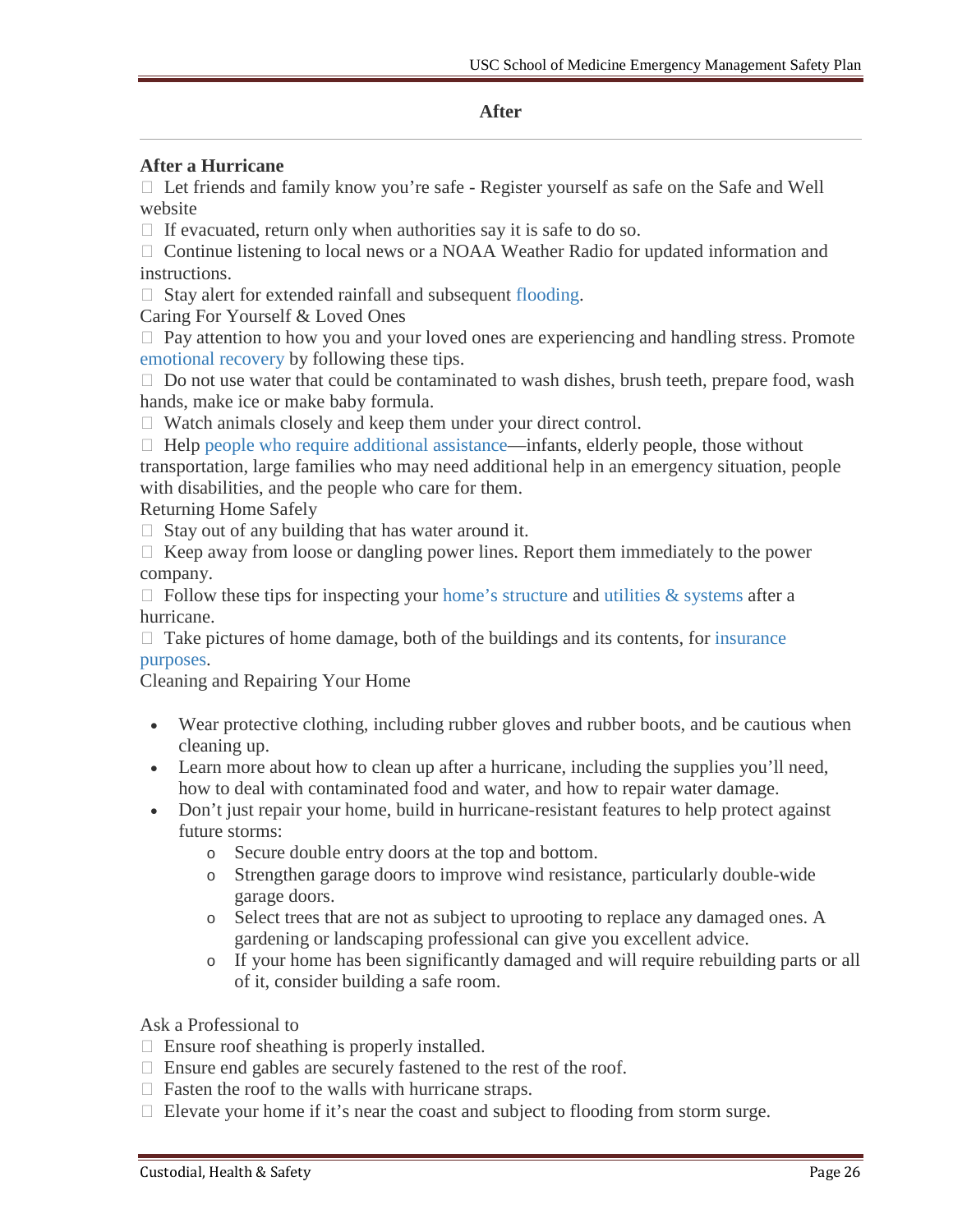#### **Download the Hurricane Safety Checklist**

Checklist Available in Multiple Languages

- $\Box$  [Hurricane Safety Checklist -](http://www.redcross.org/images/MEDIA_CustomProductCatalog/m4340160_Hurricane.pdf) English
- □ [Hurricane Safety Checklist -](http://www.redcross.org/images/MEDIA_CustomProductCatalog/m4440156_Hurricane_ARA_final.pdf) Arabic
- □ [Hurricane Safety Checklist -](http://www.redcross.org/images/MEDIA_CustomProductCatalog/m4440161_Hurricane_SC_final.pdf) Chinese
- □ [Hurricane Safety Checklist -](http://www.redcross.org/images/MEDIA_CustomProductCatalog/m4440158_Hurricane_FR_final.pdf) French
- [Hurricane Safety Checklist -](http://www.redcross.org/images/MEDIA_CustomProductCatalog/m11940179_2HT_Hurricane_12-10.pdf) Haitian
- □ [Hurricane Safety Checklist -](http://www.redcross.org/images/MEDIA_CustomProductCatalog/m4440159_Hurricane_KO_final.pdf) Korean
- [Hurricane Safety Checklist -](http://www.redcross.org/images/MEDIA_CustomProductCatalog/m4440162_Hurricane_SPN.pdf) Spanish
- □ [Hurricane Safety Checklist -](http://www.redcross.org/images/MEDIA_CustomProductCatalog/m4440157_Hurricane_ENG_TG_final.pdf) Tagalog
- [Hurricane Safety Checklist -](http://www.redcross.org/images/MEDIA_CustomProductCatalog/m34140111_Hurricane_Urdu.pdf) Urdu
- [Hurricane Safety Checklist -](http://www.redcross.org/images/MEDIA_CustomProductCatalog/m4440164_Hurricane_VT_final.pdf) Vietnamese

#### **Download the FREE Emergency App**

Find our Emergency App in the [Apple Store](https://itunes.apple.com/us/app/emergency-by-american-red/id954783878?mt=8) or [Google Play](https://play.google.com/store/apps/details?id=com.cube.arc.hzd)

Aplicación de Emergencias - ahora disponible en [español](http://www.redcross.org/cruz-roja/preparate/aplicaciones-moviles) también!

#### **Monster Guard App**

For kids aged 7-11. This app teaches preparedness for real-life emergencies at home with the help of Maya, Chad, Olivia and all the monsters.



**Or text:** "MONSTER" to 90999

#### **Additional Information**

- [How We Help During Hurricanes](http://www.redcross.org/about-us/our-work/disaster-relief/hurricane-relief)
- [Hurricane vs. Typhoon](http://www.redcross.org/get-help/prepare-for-emergencies/types-of-emergencies/hurricane/hurricane-vs-typhoon)
- [Flood](http://www.redcross.org/get-help/prepare-for-emergencies/types-of-emergencies/flood)
- Power Outage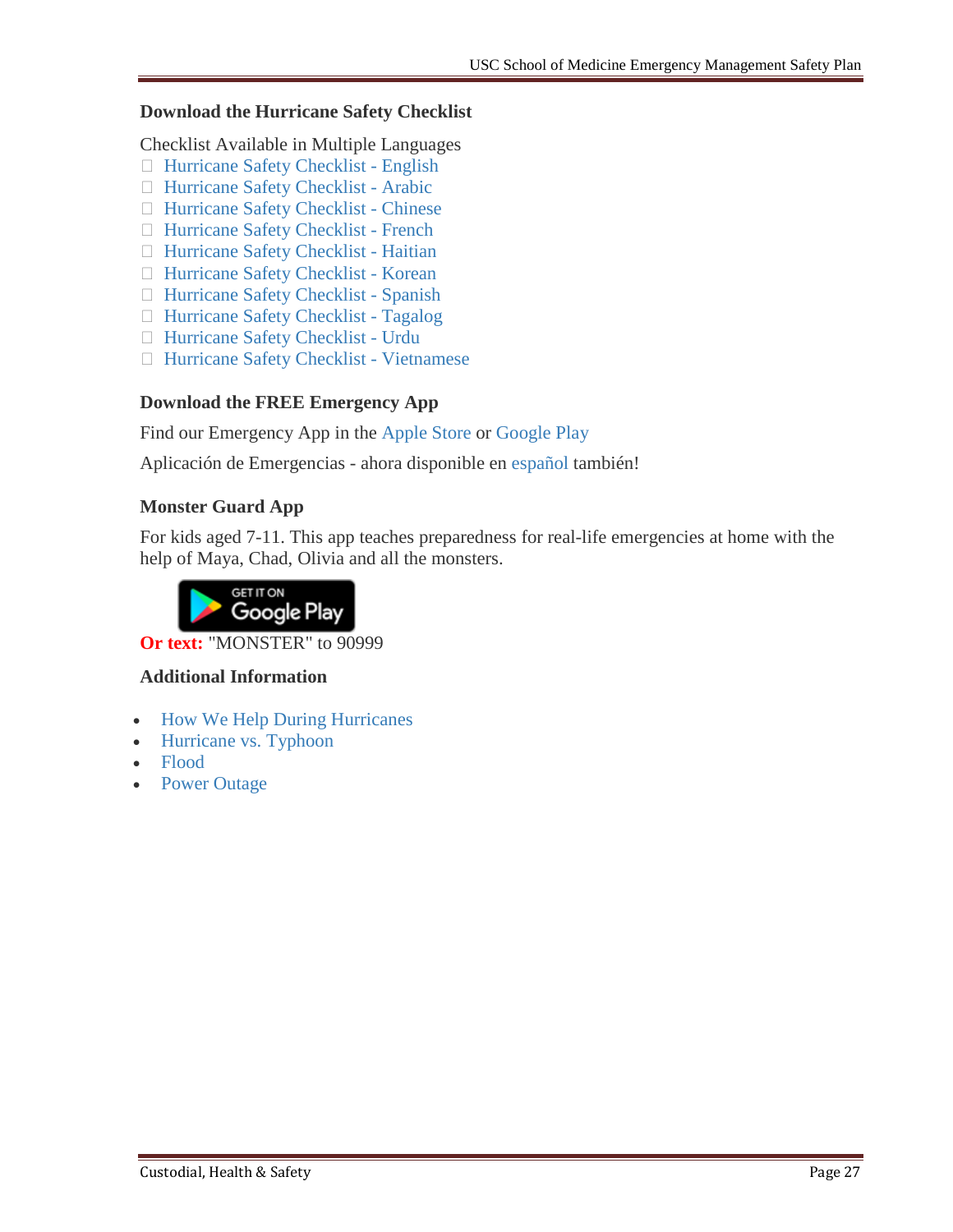

#### **Route information coordinated through SCDPS and SCDOT.**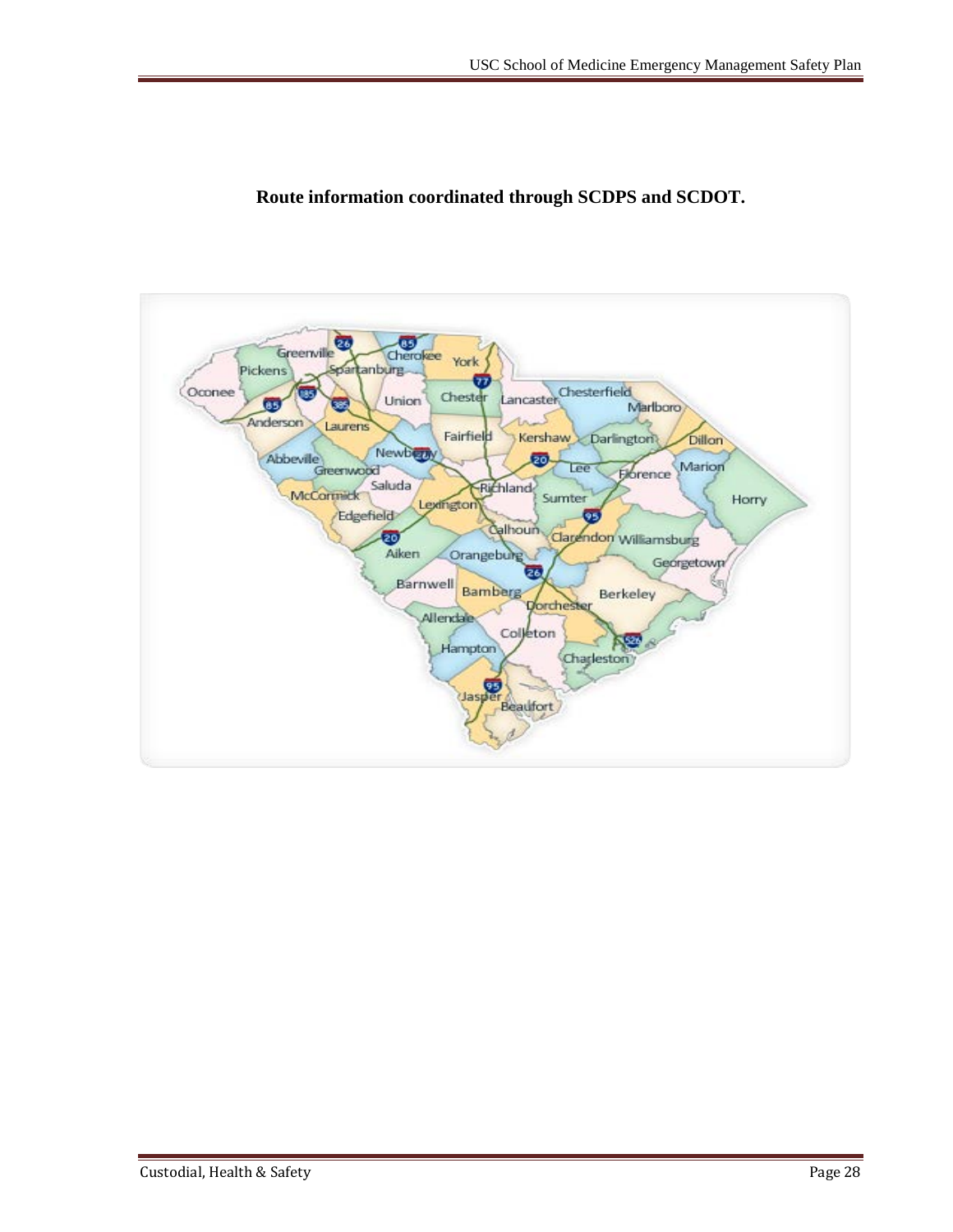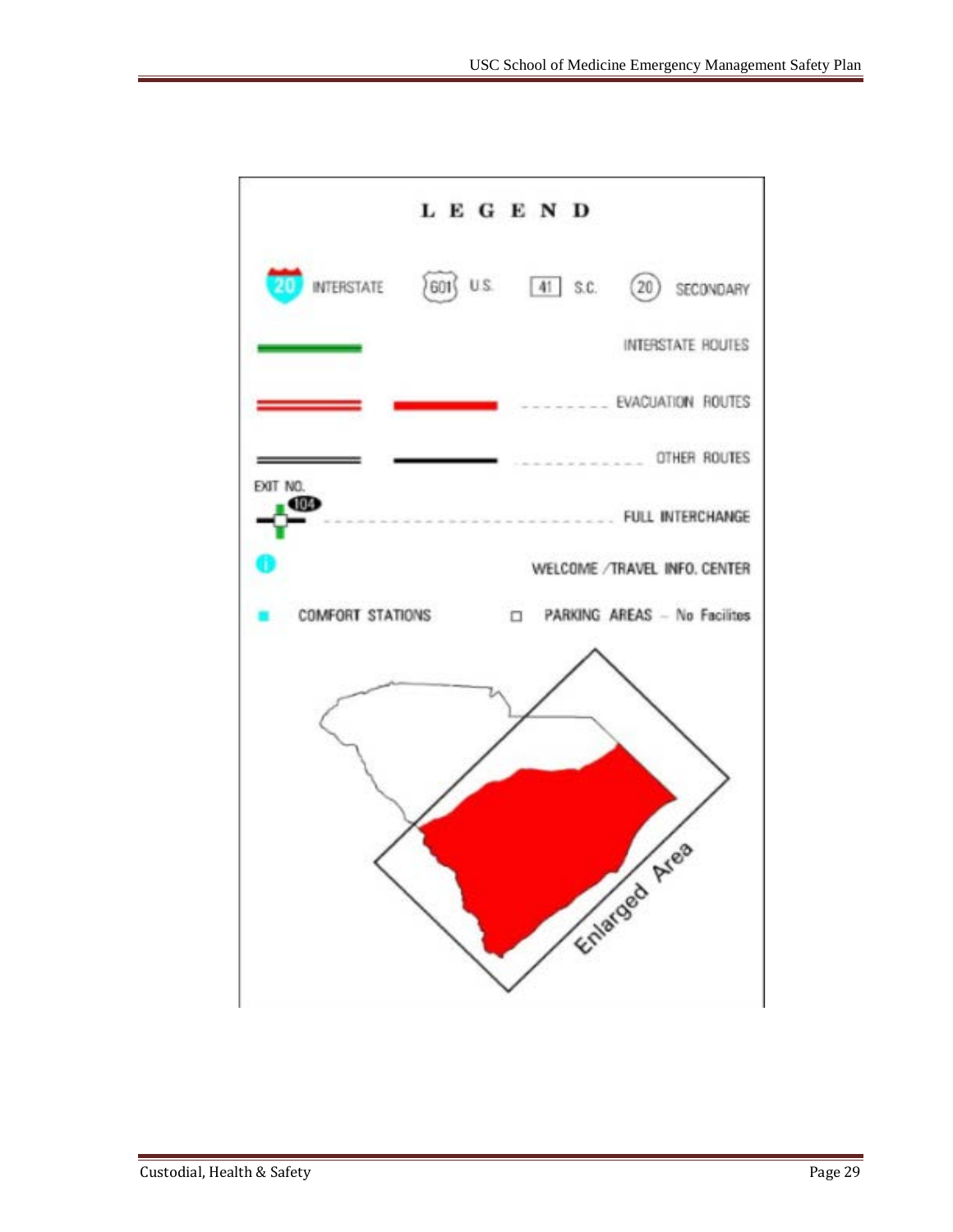### **Appendix A**

### **VA Building # 9 Contact Information**

#### **Research Lab Emergency Call Roster**

K. Sue Haddock, PhD, ACOS/R&D Office: 803-776-4000 ext. 6670 Home: 803-787-5808 Cell: 803-206-3787

Ken Thibodeaux **Kia Zellars** Kia Zellars **Kia Zellars** Kia Zellars **Kia Zellars** Kia Zellars **Kia Zellars** Kia Zellars **Kia Zellars** Kia Zellars **Kia Zellars** Kia Zellars **Kia Zellars** Kia Zellars **Kia Zellars** Kia Zellars Office: 803-776-4000 ext. 6632 Lab Manager BB: 803-201-8660 Cell: 706-631-5533

Office: 803-776-4000 ext. 4892

#### **If Hazardous Material Incident**

Jeffery K. Brown Lisa Freeburg Industrial Hygiene/GEMS Coordinator Lab Manager Office: 803-776-4000 ext. 6824 Cell: 913-220-5706 Pager: 813-355-0109 Office: 803-776-4000 ext. 4453 Cell: 803-479-3370

#### **Chair - Safety Committee** Steve Viesselmann

Office: 1 (803) 776-4000 ext. 4842

For HVAC system malfunctions, contact the Engineering Control Center: 803-776-4000 ext. 7588 (24 hrs)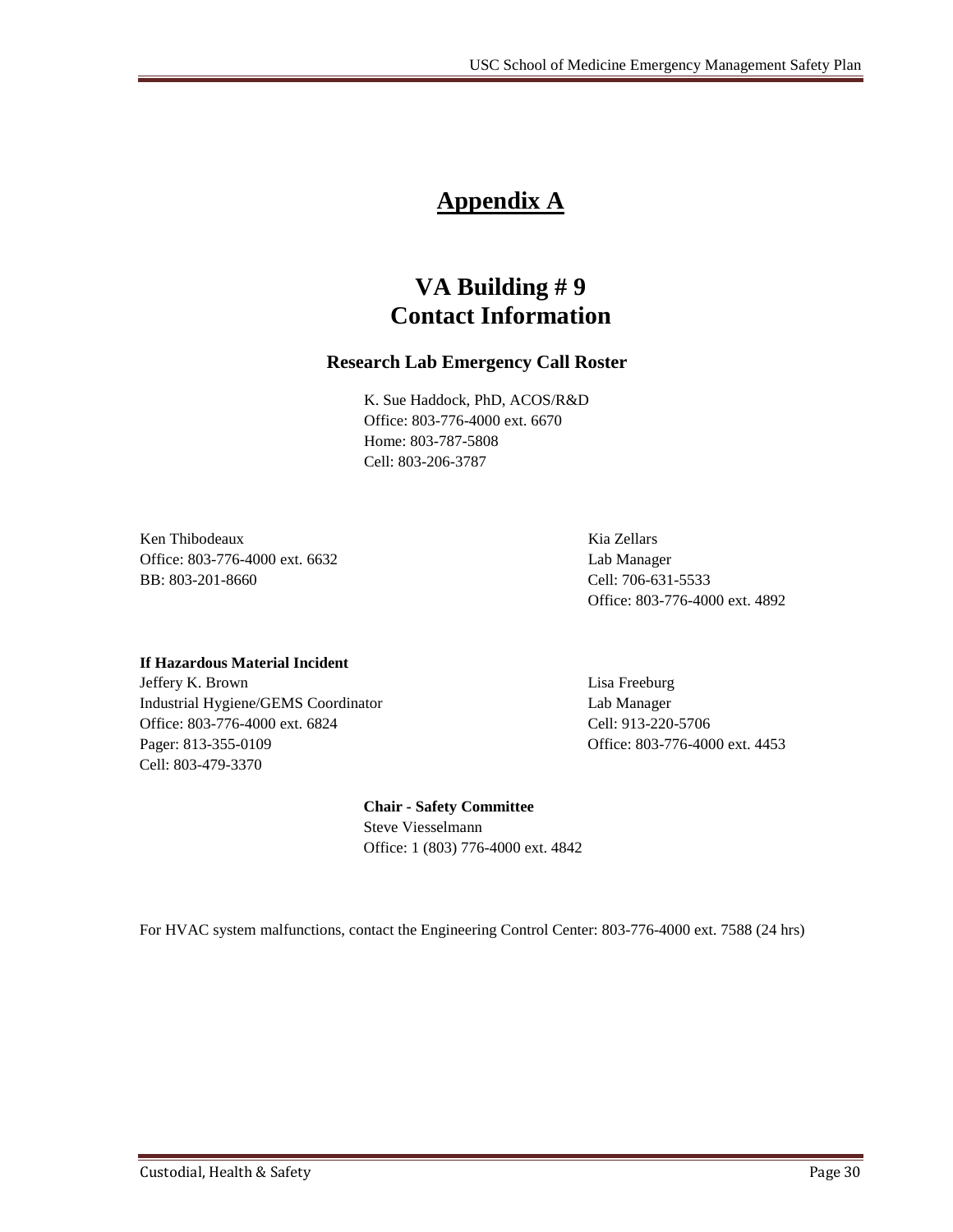### **Appendix B**

### **Animal Facility Emergency Call Roster**

K.Sue Haddock, PhD, ACOS/R&D Office: 803-776-4000 ext. 6670 Home: 803-787-5808 Cell: 803-206-3787

Ken Thibodeaux Office: 803-776-4000 ext. 6632 BB: 803-201-8660

#### **If Hazardous Material Incident If Animal Health Incident**

Jeffery Brown Shane Barlow, DVM, PhD, DACLAM Industrial Hygiene/GEMS Coordinator Attending Veterinarian Office: 803-776-4000 ext. 6824 Cell: 803-528-1577 Pager: 813-355-0109 Cell: 803-479-3370 Back-up Veterinarian

#### **USC School of Medicine, DVAMC Campus** DACVS, DACLAM, CMAR

David Ackerman, USC Facilities Manager Office: 843-876-5206 Office: 803-777-8106

#### **If Animals need Relocation**

**Benedict College in Columbia, SC** Dr. Samir Ray Choudhury, IACUC Chair Office: 803-705-4586

#### **Charlie Norwood VA Medical Center in Augusta, GA:**

James Hill, Administrative Officer **Ray Griffin.** ARF Supervisor 706-823-2238 Office: 706-733-0188 ext. 2550

Cell: 706-830-0425

**Note:** Other Research Service Personnel may be contacted as needed. Those named above are key personnel in their areas and will be able to coordinate disaster activities within the animal facility.

Lawrence Reagan, PhD IACUC Chairperson Cell: 347-678-0863

**For HVAC system malfunctions, contact the Engineering Control Center: 803-776-4000 ext. 7588 (24 hrs.)**

M.A. McCracken, DVM, PhD,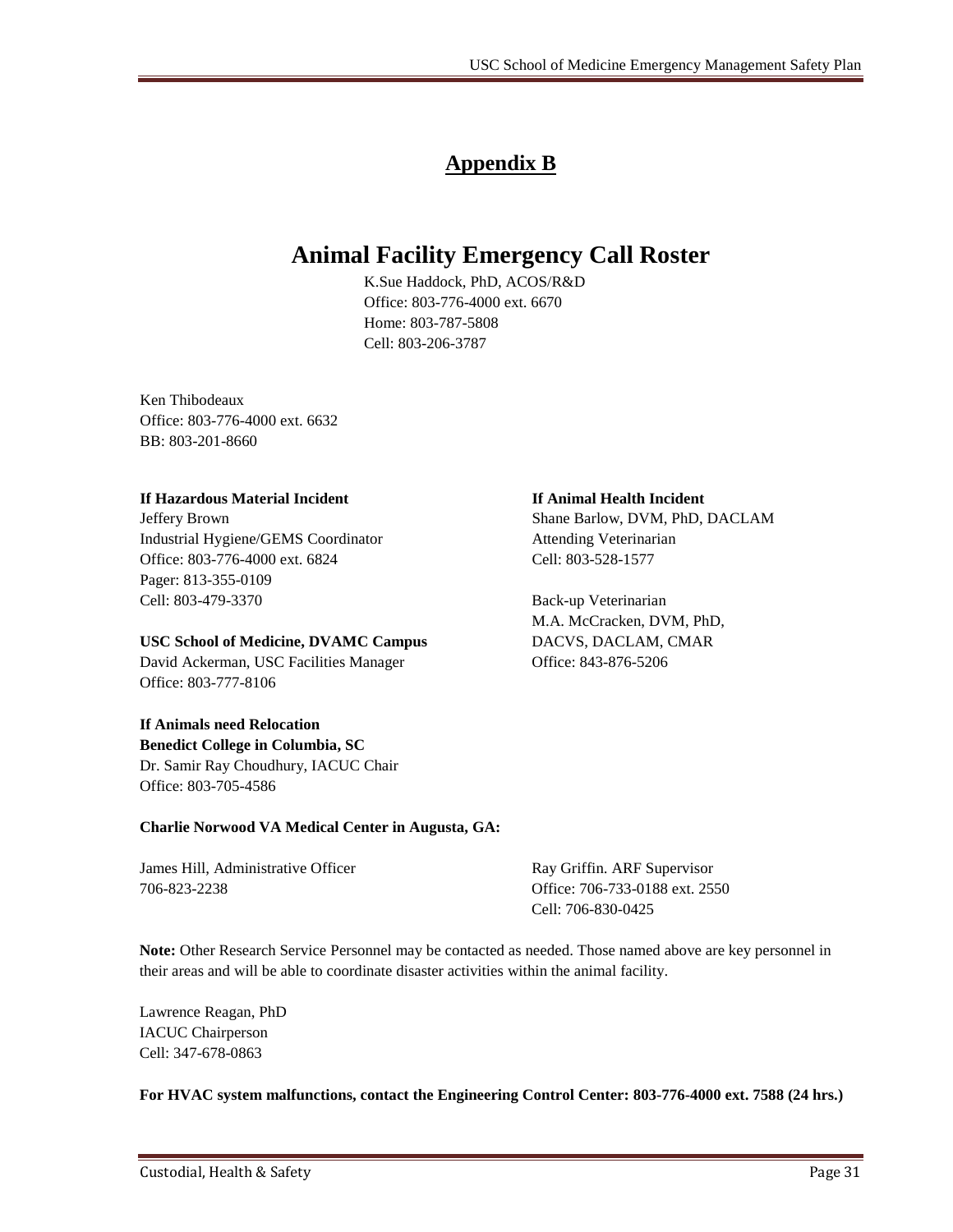### **Appendix C**

WJB Dorn VA Medical Center Research Services

> Safety Handbook And Chemical Hygiene Plan

For the Laboratory Safety Manual and Chemical Hygiene Plan Click on:

T:\VA Safety Handbook and Chemical Hygiene Plan.docx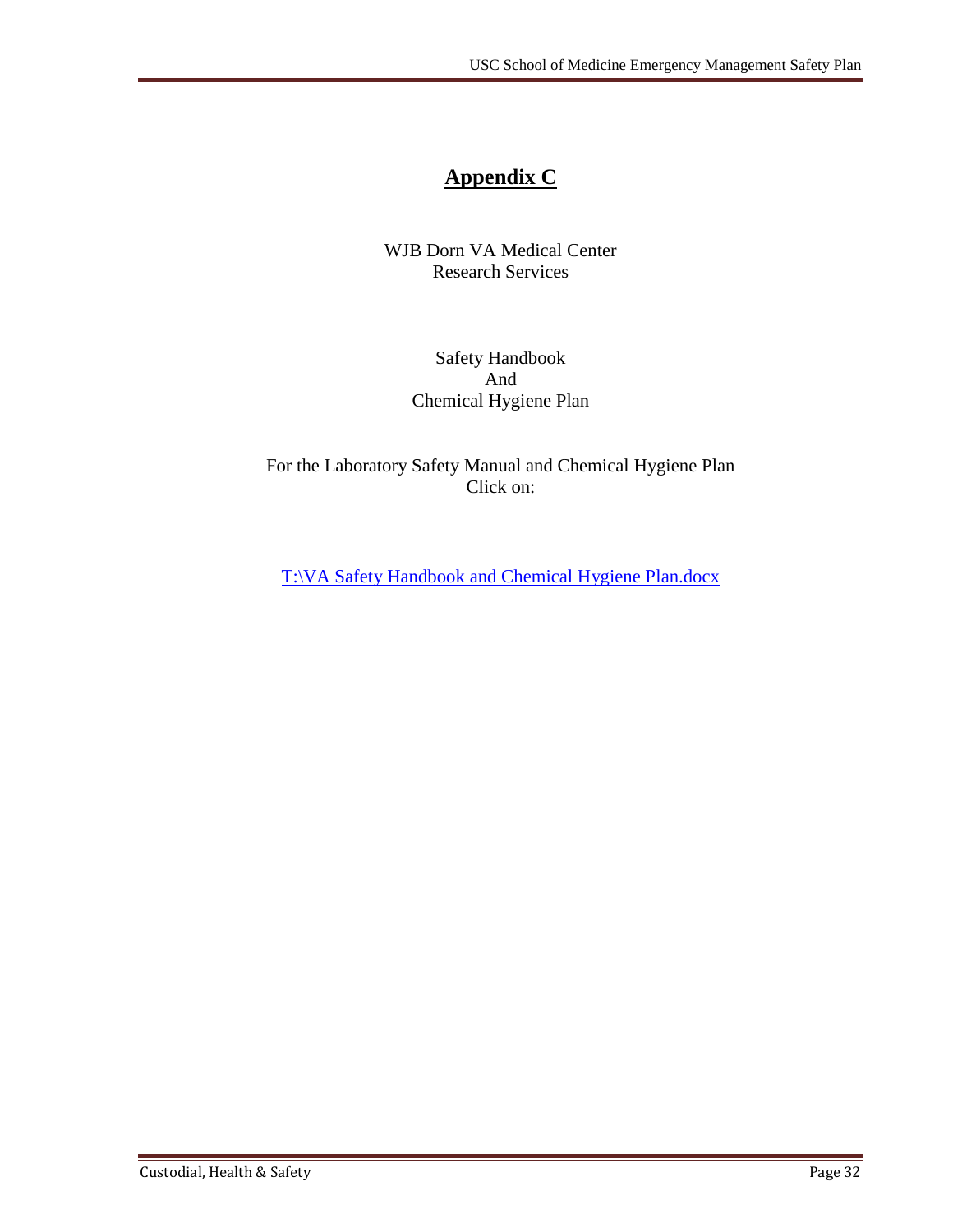### **Appendix D**

# **University of South Carolina Laboratory Emergency Procedure**

#### **Call 911 (campus landline), 777-9111 (cell phone) for all medical and life threatening emergencies!**

#### **Provide the following information to dispatch**

1. Your name and call back phone number

2. Building and room where the incident occurred

3. Injured person if any, specific injury, person's location, request ambulance if needed

4. What happened (activities/procedure that caused the incident and your initial response)

5. Hazardous material(s) involved, if any and if known

6. Other relevant information that can help responders assesses the situation and stabilizes the incident

7. Other information asked by dispatch

#### **Laboratory Information**

**Building: ( ) Room: ( ) Lab Phone Number: ( )**  *Contact the following personnel in case an incident occurs in this laboratory:*  **Title Name 24 Hour Contact Phone** 

Principal Investigator ( ) ( )

Laboratory Manager ( ) ( )

(Alternate Person) ( ) ( )

(Other Personnel) ( ) ( )

(Other Personnel) ( ) ( )

*\_\_\_\_\_\_\_\_\_\_\_\_\_\_:* 

*The following emergency equipment is located in this room:* 

( ) Emergency Shower Fire Extinguisher Spill Kit Other

( ) Emergency Eyewash Fire Blanket First-aid Kit

*The following emergency equipment is not located in this room, but can be found in* 

**If you see smoke and suspect a fire:** 

1. Pull the emergency fire alarm.

2. Evacuate the building using the nearest exit stairway. Warn everyone on your way out.

3. Call 911 and provide information listed on top of this page and other information asked by dispatch.

4. Proceed to the designated evacuation area.

#### **If your clothing catches on fire:**

1. "STOP, DROP and ROLL" (If someone else is on fire, instruct them to drop to the ground and to roll back and forth).

2. Cover your face with your hands.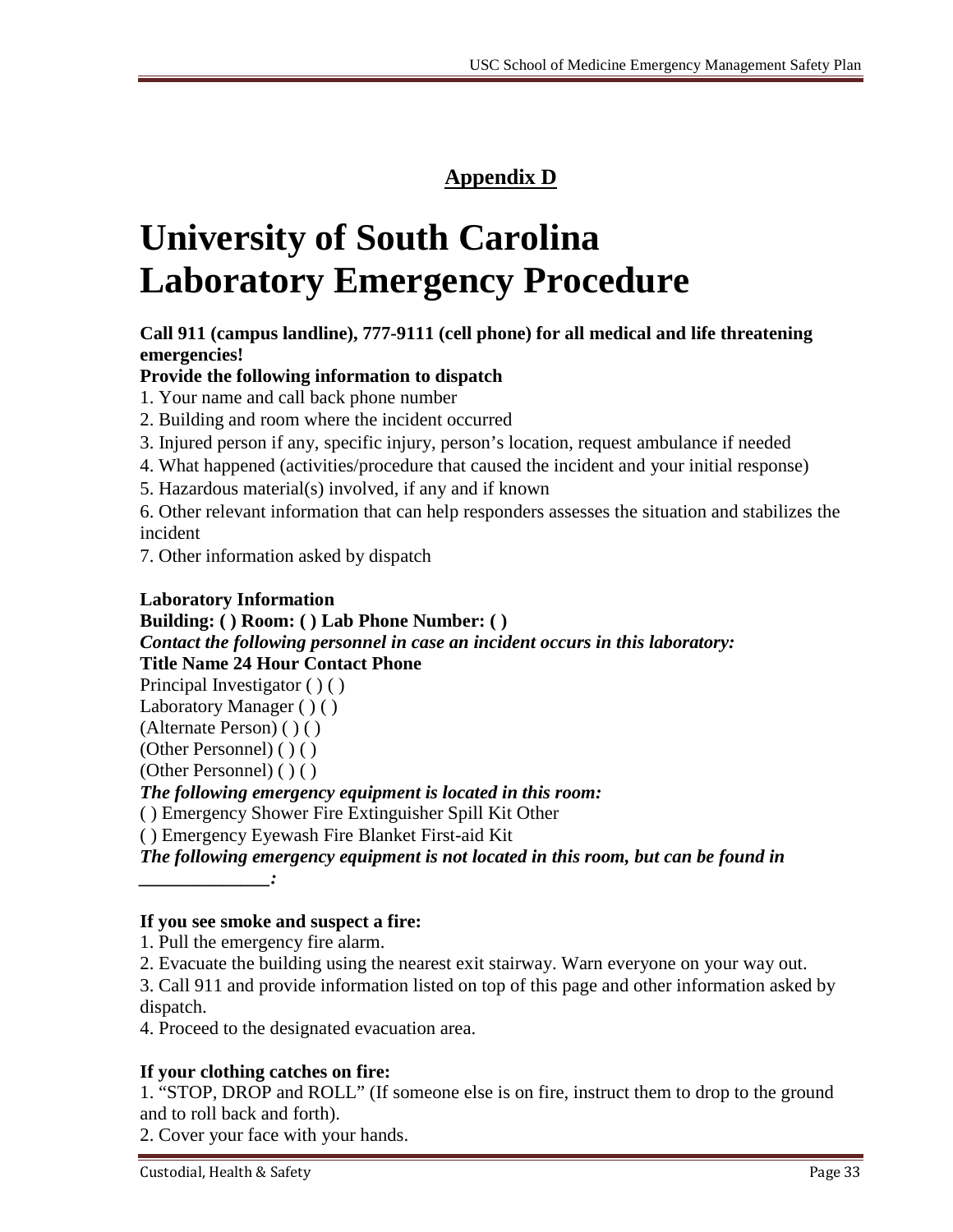3. Use a fire blanket (if available), a flame-resistant coat or wet fabric to help smother the flames.

Never use a fire extinguisher on a person. EHS-F-211 Destroy Previous Revisions Approved: J Locke 04/07/17

#### **If there is a chemical, biological or radioactive material spill:**

1. Determine if it is a "major" or "minor" spill. A minor spill is one that is contained (i.e. inside fume hood, biosafety cabinet) or small enough that it can be cleaned up safely with the spill kit available and where special personal protection (i.e. respirator) is not required.

2. Assist anyone who may have been contaminated or injured during the spill.

3. Clean up minor chemical spill using your lab chemical spill kit and biological spills with your lab biological spill kit. If spill is radioactive, call Radiation Safety at 777-5269 or 777- 5268.

4. Call USC Police (777-4215) and EH&S (777-5269) for all major spills and spills with mercury and hydrofluoric acid.

5. Contain major spill with appropriate absorbent **only** if spill material does not pose an inhalation hazard.

6. Post "DO NOT ENTER" on entrance door and evacuate the area.

Do not re-enter until Emergency Responders have cleaned up the spill and declared the building and/or your laboratory safe for reentry.

#### **If your eyes or any part of your body were exposed to chemicals:**

1. Pull the safety shower lever to start the water flowing (or push the eyewash lever to start the water flowing).

2. To wash off chemicals from your eyes, hold your eyes open to get the water under your eyelids.

- 3. Remove all contaminated clothing and shoes to effectively wash chemicals off your body.
- 4. Stay under the water for at least 15 minutes to wash all the chemicals off.

5. Proceed to Thompson Student Health or any emergency room for medical evaluation.

#### **If fume hood ventilation fails while working with an inhalation hazard:**

1. Close the fume hood sash.

- 2. Advise lab occupants and neighboring labs to evacuate the area.
- 3. Post "DO NOT ENTER, Contaminated Area" on entrance door.

4. Call EH&S (777-5269) or USC Police after office hours (777-4215) to have the air contamination evaluated.

5. Call Facilities (777-4217) to arrange for fume hood repair.

6. Call EH&S to have the fume hood re-certified after the repair is completed.

#### **Evacuation information:**

*The building evacuation route is posted: ( )* 

- $\Box$  *If this primary route is not safe, the other way out is: ()*
- $\Box$  *All lab staff are to meet at this location outside the building after evacuation: ()*

*Designated Coordinator ( ) will take attendance to ensure that everyone has safely exited.* 

 *If you can provide information about the incident, proceed to the Incident Command on site (refer to checklist 1-7 on top of page 1).* 

 *Do not re-enter the building or laboratory until the Emergency Responders have notified everyone that it is safe to return!*